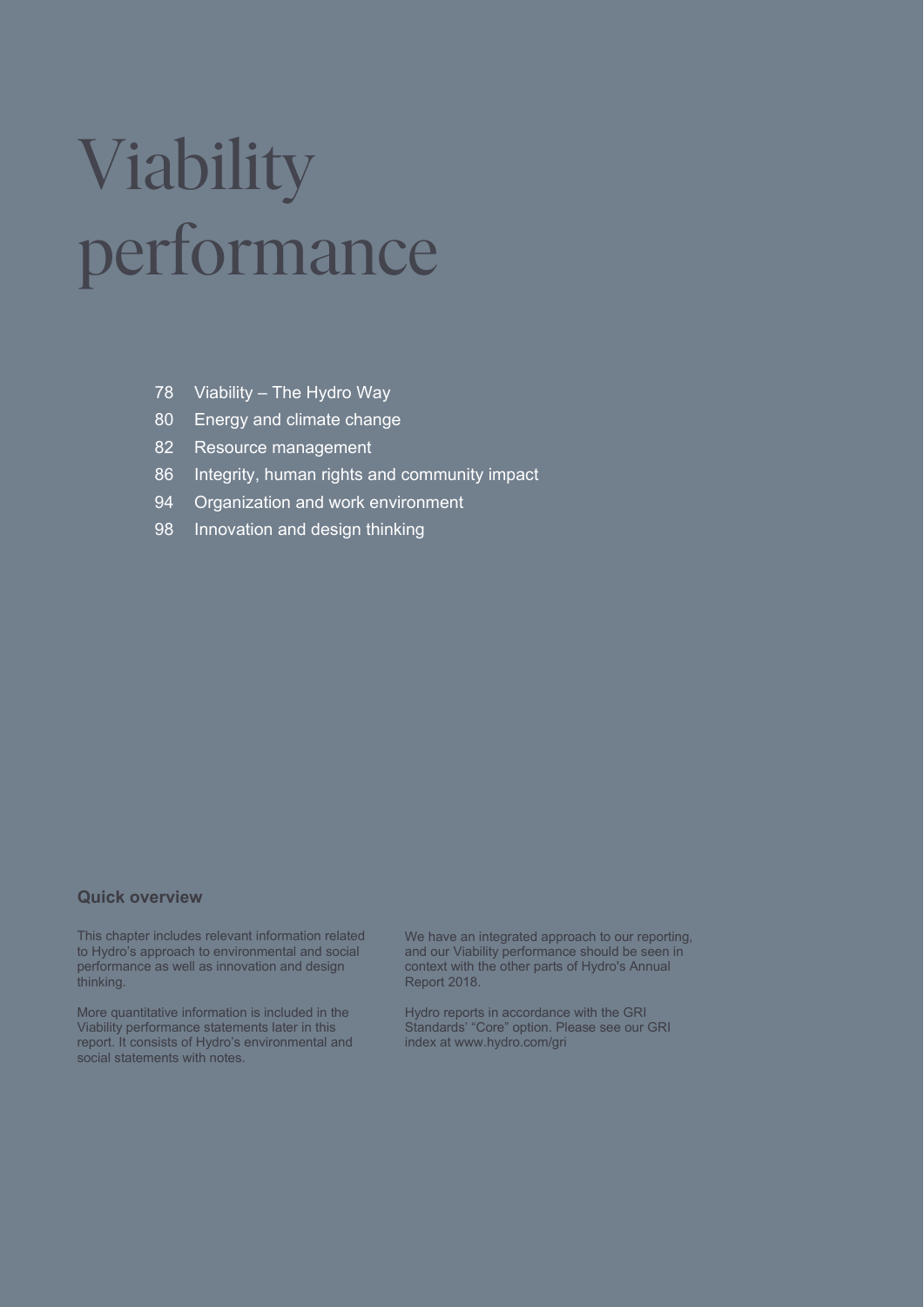# Viability - The Hydro Way

The Hydro Way is our approach to business. It's an approach that has lived within Hydro since 1905 and guided our development over the years. The Hydro Way originates from our company's identity – our unique set of characteristics – and constitutes a way of doing things that differentiates us from other companies. As part of the integration of Extruded Solutions following the acquisition of Sapa in 2017, The Hydro Way was updated in 2018 to better reflect the new identity of the company.

The Hydro Way explains how we run our business through:

- Our purpose
- Our values
- Our operating model

These principles help us set priorities and serve as a reference point when questions arise. Our purpose is supported by our values and defines how we conduct our business:

*Hydro's purpose is to create a more viable society by developing natural resources into products and solutions in innovative and efficient ways.* 

In order to ensure a uniform high standard, Hydro's constituting documents and global directives lay down requirements for our operations, see page 135.

All elements of Hydro's viability performance are integrated in Hydro's overall group strategy. In addition, we have specific support strategies e.g. on climate change, environment and people - as described in this section.

Hydro has been listed on the Dow Jones Sustainability Indices (DJSI) each year since the index series started in 1999. We are also listed on the corresponding UK index FTSE4Good, and the UN Global Compact 100 stock index.

MEMBER OF **Dow Jones Sustainability Indices** In Collaboration with RobecoSAM <



#### Our reporting approach

We have based our viability reporting on The Hydro Way since 2004. Together with risk analysis and an extensive stakeholder dialogue we have defined the main elements of our reporting:

- Energy and climate change
- Resource management
- Integrity, human rights and community impact
- Organization and work environment
- Innovation

We use the GRI Standard 101 (2016) in defining which lowerlevel topics and indicators that are material to report upon. The analysis is also based on our continuous stakeholder dialogue with key stakeholders and collected and evaluated by relevant specialists and leaders. The materiality analysis is updated annually, to reflect internal and external developments, and approved by Hydro's Corporate Management Board.

The most material aspects related to our viability performance are all included in the Board of Directors' report, which gives a high-level overview of Hydro's strategic direction, strengths and challenges. This information is further elaborated in other parts of this annual report and in the GRI index at www.hydro.com/gri

The information has been reviewed by Hydro's Corporate Management Board, which has also approved this annual report. The board of directors has approved the complete Board of Directors' report including the country-by-country report and the UK Modern Slavery Act transparency statement. Read more about our reporting principles and materiality process on page 230.

The Viability performance section should be read in context with the other parts of the annual report, in particular:

- Letter to shareholders on page 8
- Board of Directors' report on page 12
- Business description on page 33 including strategic targets and business area specific issues related to technology and innovation, environment and society
- The Alunorte situation on page 71
- Risk review on page 120
- Corporate governance on page 134

The underlying details in the reporting are based on different reporting frameworks that are important to us, including the UN Global Compact, the GRI Standards, the International Council on Mining and Metals' (ICMM) 10 principles and Position Statements and the Aluminium Stewardship Initiative's (ASI) 11 principles and underlying criteria. The GRI index at www.hydro.com/gri also shows Hydro's adherence to the UN Global Compact, ICMM and how we relate to ASI, UN Sustainable Development Goals and UN Guiding Principles on Business and Human Rights - and shows how the different frameworks connect with each other.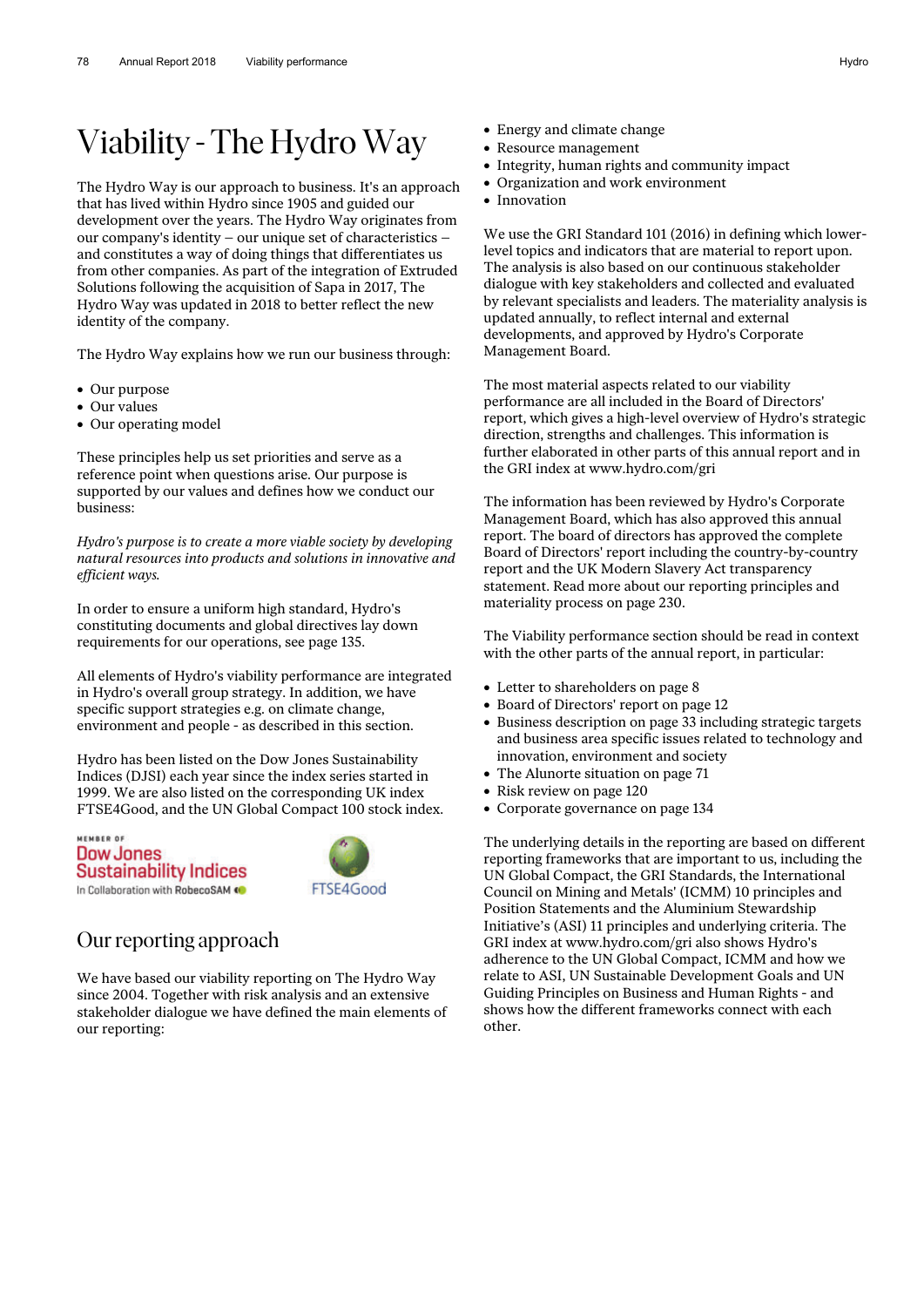#### **Hydro's materiality analysis 2018**

Topics are prioritized in four quadrants, but not prioritized internally in each quadrant

| • Conflict minerals (HD)<br>• Employment<br>• Formal labor management relations<br>• Indirect economic impact<br>• Local workforce and wage<br>• Political contributions<br>• Transport | • Anti-competitive behavior<br>• Biodiversity<br>• Closure planning<br>• Corruption<br>• Data privacy (HD)<br>• Diversity and equal opportunity<br>• Effluents and waste<br>• Fines and other sanctions<br>• GHG emissions and energy | • Human and workers' rights<br>• Innovation and design<br>thinking (HD)<br>• Impact on local communities<br>• Occupational health and<br>safety<br>• Product quality and liabilities<br>• Security and emergency<br>preparedness<br>• Supply chain management<br>• Water |
|-----------------------------------------------------------------------------------------------------------------------------------------------------------------------------------------|---------------------------------------------------------------------------------------------------------------------------------------------------------------------------------------------------------------------------------------|--------------------------------------------------------------------------------------------------------------------------------------------------------------------------------------------------------------------------------------------------------------------------|
| Artisanal and small scale mining<br>Banned and disputed products                                                                                                                        | • Customer satisfaction<br>• Individual and organizational<br>development<br>• Materials (environment)                                                                                                                                |                                                                                                                                                                                                                                                                          |

#### Significance on economic, social and environmental impacts

The matrix is based on the GRI Standard 101 Foundation 2016 and has been approved by Hydro's Corporate Management Board. The green topics represent those that are most material to Hydro, while topics that are strikethrough, are considered not material. We have chosen to merge and rename certain aspects in the matrix to make the titles more relevant to Hydro and thus also more intuitive to our stakeholders. An overview of these changes can be found on www.hydro.com/gri

The main changes compared to 2017 are:

- The most material topics "Freedom of associaton & collective bargaining", "Human rights assessment", "Indigenous rights" and the material topic "Resettlement" have been merged and renamed "Human and workers' rights"
- The topic "Fines and other sanctions" has become most material following the Alunorte situation
- "Transport" and "Conflict minerals" that earlier were classified as not material, have become material topics

Topics marked (HD) are defined by Hydro in addition to the GRI defined topics.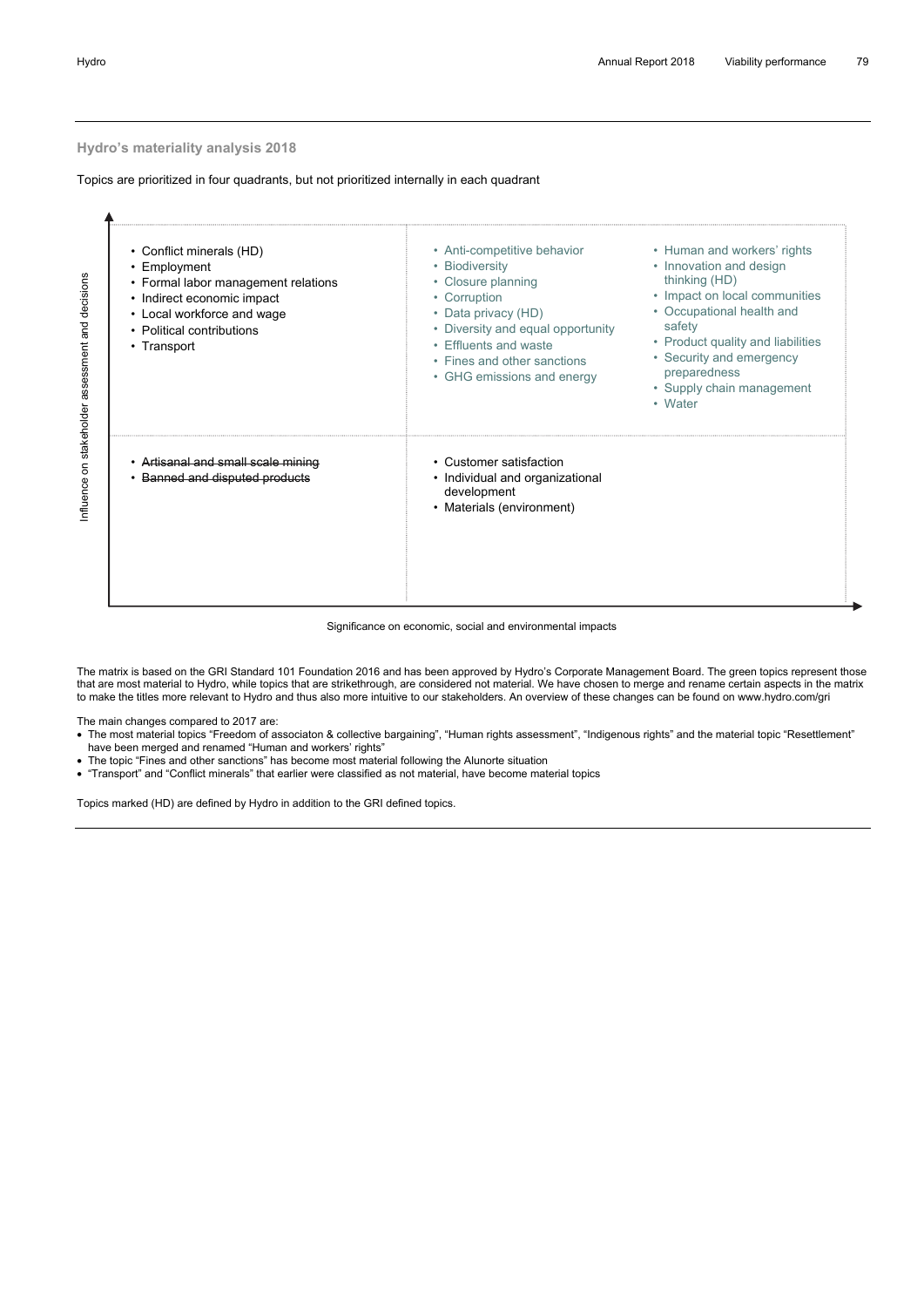# Energy and climate change

Alumina refining and electrolysis of primary aluminium are energy-intensive processes, and constitute the majority of Hydro's greenhouse gas (GHG) emissions. The energy source is a decisive factor on relative as well as total emissions. On the other hand, aluminium can save significant amounts of energy and GHG emissions in the use phase.



#### Climate change

Hydro's ambition is to be carbon-neutral in a life-cycle perspective by 2020. Carbon neutrality can be defined in many ways, and our definition is the balance between the direct and indirect emissions from our own operations, and the savings of applying our metal in the use phase.

By taking the life-cycle perspective in our production, we aim to reduce total GHG emissions globally through our activities.

Hydro's climate strategy is an integral part of our overall business strategy, aiming at driving improvements and development within the company. Consequences to the climate strategy is also a criterion for all significant investment decisions. The strategy includes reducing the environmental impact of our operations as well as taking advantage of business opportunities by enabling our customers to do the same. While some production plants or products might have a higher carbon footprint than others, the overall company balance (the difference between emissions and benefits) should be zero or negative by 2020.



Million mt CO<sub>2e</sub>

 $10$ 2014 2015 2016 2017 2018 ■CO2 ■PFC

Emissions in 2018 decreased due to the embargo at Alunorte, and curtailment at Albras and Paragominas

Hydro's prognosis for GHG emissions from 2017 showed an increase towards 2020 as a result of expected increase in production of alumina and primary aluminium from 2018 and onwards. The current reduced production at Alunorte from February 2018 has significantly reduced Hydro's GHG emissions in 2018, resulting in Hydro being carbon neutral in 2018 if considering scope 1 and scope 2 emissions only. If considering scope 3 emissions from purchased alumina due to the supply deficit, Hydro is not carbon neutral in 2018. Hydro is, however, still on track towards being carbon neutral in a life-cycle perspective in 2020. This will be achieved by:

- Increased production of primary aluminium in Norway, which is based on hydropower
- Increased recycling
- Increased deliveries to the automotive sector

Carbon neutrality in 2020 will, however, require that we succeed in increasing our Norwegian capacity according to plan, and that we are able to increase our recycling of postconsumer scrap. With the increase of GHG emissions from Extruded Solutions, it is uncertain whether their share of post-consumer scrap is sufficient to compensate. Our carbon neutrality is also sensitive to our penetration into the automotive market. The planned fuel switch project at Alunorte is not included in the forecast by 2020 and will, if realized, further improve Hydro's carbon balance.

For more information about Hydro's climate model, see https://hydro.com/globalassets/1-english/ourfuture/environment/Hydroclimatemodel.pdf

In 2018, Hydro concluded a review of its climate-related risks, including physical, technological, commercial, legal and reputational risk. The review forms the basis for scenario analyses and an update of the climate strategy. Hydro is a signatory to the Task Force on Climate-Related Financial Disclosures (TCFD). See page 267 for more information.

#### Using viable energy sources

The overall carbon footprint of primary aluminium is highly dependent on the source of energy used to produce the metal. The energy source available is a determinant for localization of Hydro's investments and for the carbon footprint of the metal produced. About 70 percent of Hydro's production of primary aluminium is based on renewable power.

In order to ensure continued supply of renewable power to Hydro's operations in Norway after 2020, Hydro has entered into four long-term power sourcing contracts. The total energy contracted in 2018 for the years 2021 to 2030 is 2.2 TWh. For more information please see Energy in the Business description section in this document.

The Qatalum aluminium plant has natural gas as its energy source. The International Panel on Climate Change recognizes natural gas as an important transition fuel that can help reduce global temperature increases. Hydro owns 50 percent of Qatalum. Our share of Qatalum's production represents about 15 percent of our total primary metal production capacity.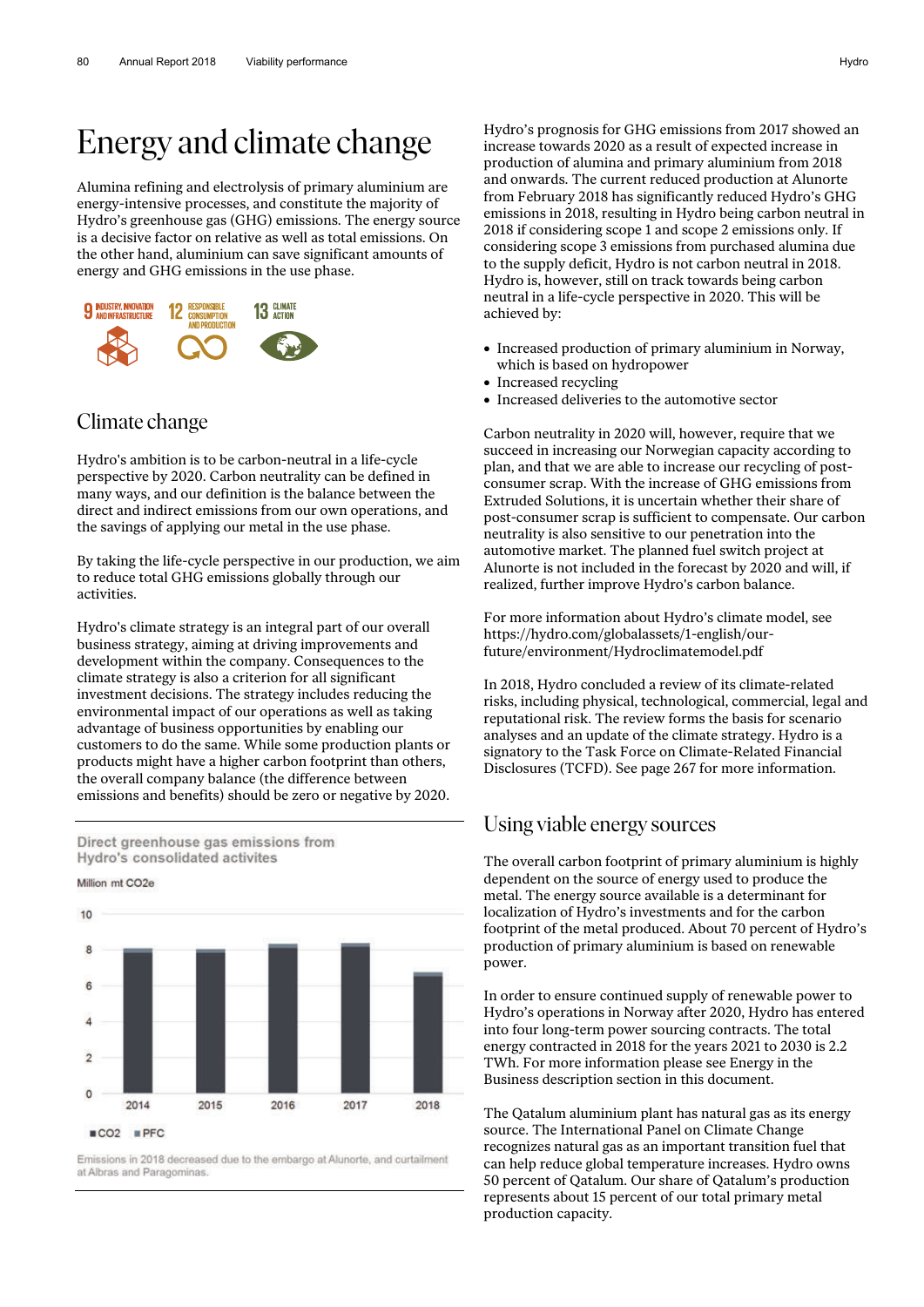

Electricity generation (mainly primary metal production)

Extruded Solutions

Remelters (mostly Metal Markets)

**ERolled Products** 

**Bauxite & Alumina** 

Emissions in 2018 decreased due to the embargo at Alunorte, and curtailment at Albras and Paragominas.

## Reducing energy consumption and emissions in production

Energy efficiency is an important part of Hydro's ongoing efforts to reduce costs and CO<sub>2</sub> emissions. Our Alunorte alumina refinery in Brazil is among the most energy-efficient refineries in the world. A technical concept for the replacement of part of our fuel oil consumption at Alunorte to more climate and cost-efficient natural gas is under development.

Average electricity consumption at our consolidated smelters is 13.9 kWh per kilogram primary aluminium produced, just below the global average of about 14 kWh. The Karmøy technology pilot is currently testing Hydro's next generation smelter technology with potential electricity reductions of 10-14 percent, see section Innovation and design thinking, page 99. The Karmøy technology pilot is testing this technology on an industrial scale.

#### **Mid-term strategic goals: Energy and climate change**

| Ambitions<br>2019 target<br>2018 target<br>Medium-term target<br>Timeframe                                                                                                   | <b>Status</b><br>2018 progress           |  |
|------------------------------------------------------------------------------------------------------------------------------------------------------------------------------|------------------------------------------|--|
| <b>Better</b><br>Extend technology lead with Karmøy<br>Q2 2018<br>Full ramp-up<br>technology pilot                                                                           | Jun 27,2018                              |  |
| <b>Bigger</b><br>Increase nominal automotive<br>$200,000$ mt/yr <sup>1)</sup><br>200,000 mt/yr<br>2017<br>200,000 mt/yr<br>Body-in-White capacity                            | Ramping up,<br>qualifications<br>ongoing |  |
| Complete ramp-up of UBC<br>Ramp-up<br>Ramp-up<br>2017<br>>40,000 mt/yr<br>recycling line<br>completed <sup>1</sup><br>completed                                              | Delayed to Q4<br>2019                    |  |
| Deliver additional hydropower production                                                                                                                                     |                                          |  |
| Continuous<br>Continuous<br>volumes through upgrades/sustaining<br>$\sim 0.1$ TWh<br>2020<br>progress<br>progress<br>investments                                             | 80 percent                               |  |
| Greener<br>Establish climate<br>Become carbon-neutral from a<br><b>Review climate</b><br>Zero<br>2020<br>strategy towards<br>life-cycle perspective<br>risk analysis<br>2030 | On track <sup>3)</sup>                   |  |
| 1:1<br>1:1<br>Deliver on reforestation ambition<br>Continuous<br>1:1                                                                                                         | On track                                 |  |
| Continous<br>Eliminate historical<br>2020<br>Deliver on reforestation ambition<br>rehabilitation gap<br>process                                                              | Completed,<br>historical gap<br>closed   |  |
| Increase recycling of post-consumer<br>195,000 mt/yr <sup>4)</sup><br>>250,000 mt/yr<br>2020<br>155,000 mt/yr<br>scrap <sup>2</sup>                                          | 148,000 mt/yr                            |  |

1) 2017 target not met, current target updated

2) Includes Hydro's share of recycling in Alunorf

3) From 2018 the target covers two hydrological seasons. This revised definition takes into account the nature of the mining cycle, and the time lag is necessary to ensure quality rehabilitation to restore biodiversity.

4) Original target of 250,000 mt/yr will not be met by 2020

*Green light:* Ambition on track and on target; *Amber light*: Ambition behind plan, but on target; *Red light:* Ambition might not meet the medium-term target

Primary aluminium production (mainly Primary Metal)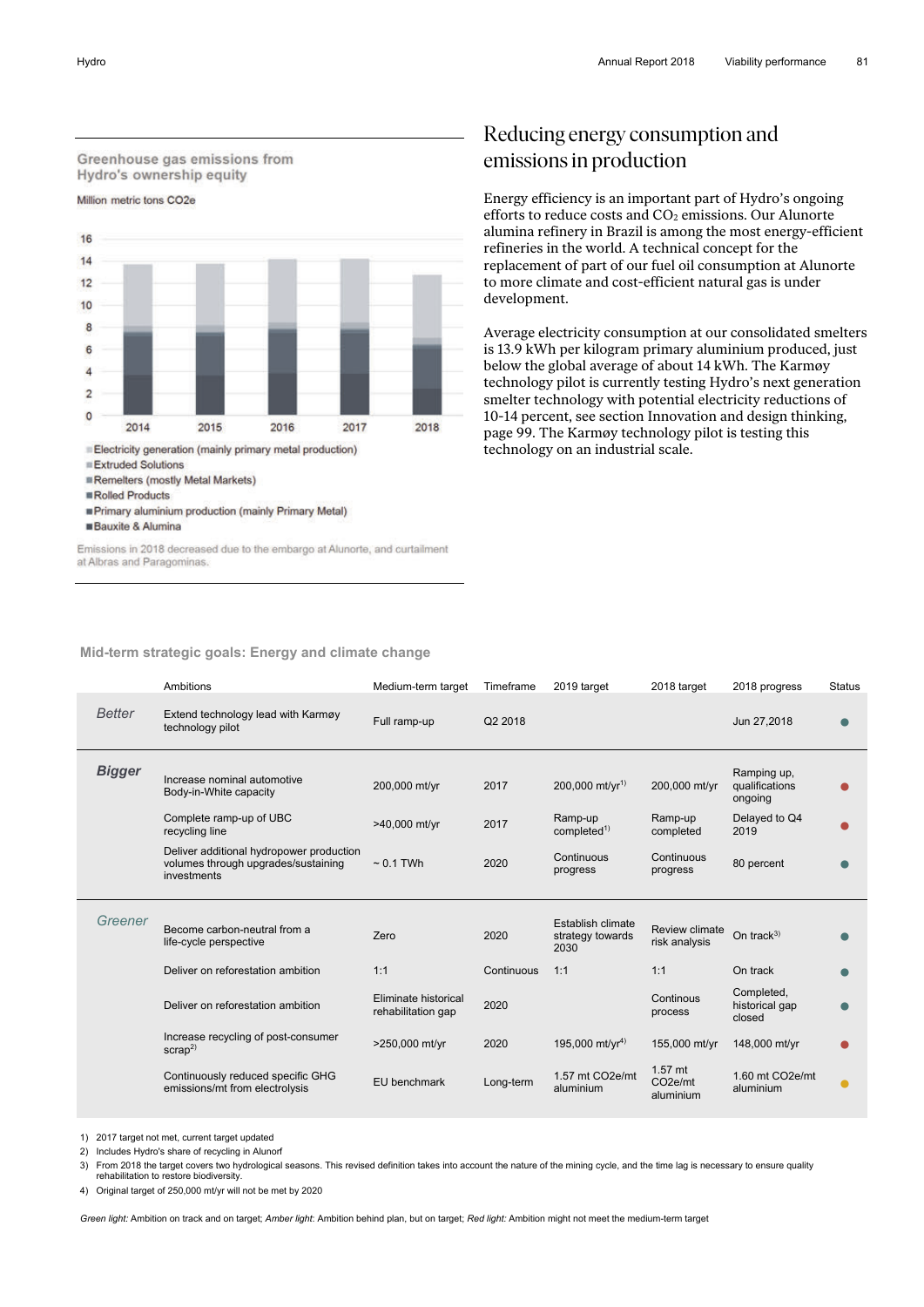## Reducing CO2 emissions through the use of our products

Aluminium has significant carbon footprint benefits in its use phase, especially due to its lightweight properties. As Hydro has limited production of end-consumer goods, the calculation of use-phase benefits can only to some degree be based on product specific data. We therefore use acknowledged, independent LCA (Life Cycle Assessment) studies to calculate the use-phase benefits in combination with product shipment data. Use-phase benefits can best be documented in the automotive sector.

We work closely with customers to develop products that save energy and reduce emissions. Examples include lighter transportation, better packaging to reduce cooling needs and food spoilage, and aluminium façades that lead to lower operating costs and enable buildings to generate as much energy as they use during operation.

## Increasing recycling of aluminium

The inherent properties of aluminium make recycling attractive. It can be recycled infinitely without degradation in quality, and recycling requires 95 percent less energy than primary aluminium production.

Hydro is a large remelter and recycler of aluminium. We remelt process scrap from our own production and from other companies, as well as post-consumer scrap from the market. We are increasing our capacity to process postconsumer scrap by a total of 80,000 metric tonnes, through two projects, one in Clervaux, Luxembourg, and the other by a used beverage can line in Neuss, Germany. Finalization of the ramp-up in Neuss has been further delayed to the end of 2019.



We have developed processes to combine clean scrap with post-consumer scrap, and we are investing in existing remelters to increase our post-consumer scrap capacity by up to 20 percent. We have just finalized an investment in our plant in Lucé, France. An investment in our remelter in Azuqueca, Spain, is planned for commissioning in early 2020. Hydro's patented technology in scrap shredding and sorting is under further development, making it possible to produce high-quality extrusion and sheet ingot from post-consumer building and automotive scrap. Our 75R product line with a guaranteed minimum of 75 percent post-consumer scrap, provides the lowest carbon footprint in the aluminium industry and is competing with PVC and even wood.

To further develop the sorting process of aluminium scrap into alloys, we installed a pilot line in the R&D center in Bonn, Germany, in 2017. We are working on projects to industrialize the technology for application towards automotive and other relevant materials.

While we based on a commercial evaluation see that the recycling target originally set for 250,000 mt/year of postconsumer scrap by 2020 will not be met, we continue to develop recycling capacity that can be used for postconsumer scrap as well as for process scrap.

# Resource management

Hydro's bauxite mining and alumina refining activities in Pará in Brazil include open pit mining and the handling of significant amounts of tailings and bauxite residue, the latter also known as red mud. Preserving biodiversity is important related to Hydro's activities in Pará and to the water reservoirs for our hydropower production in Norway, please see section Operations – Energy on page 64. Hydro has primary aluminium production in Australia, Brazil, Canada, Germany, Norway, Qatar and Slovakia.

For information related to the Alunorte situation, see the separate section in this report.



In addition to the existing climate and recycling strategies, we prioritize the following areas:

- Ecosystems and biodiversity
- Water stewardship
- Waste and efficient resource use
- Product stewardship

A new environment strategy, including legacy management, is under development.

## Ecosystems and biodiversity



When developing new projects, we perform an environmental risk analysis as part of our impact assessment, following internationally recognized guidelines (e.g. IFC) and identify mitigating actions that will facilitate our

ambition of achieving no net loss of biodiversity. This is an area under development internationally, and we participate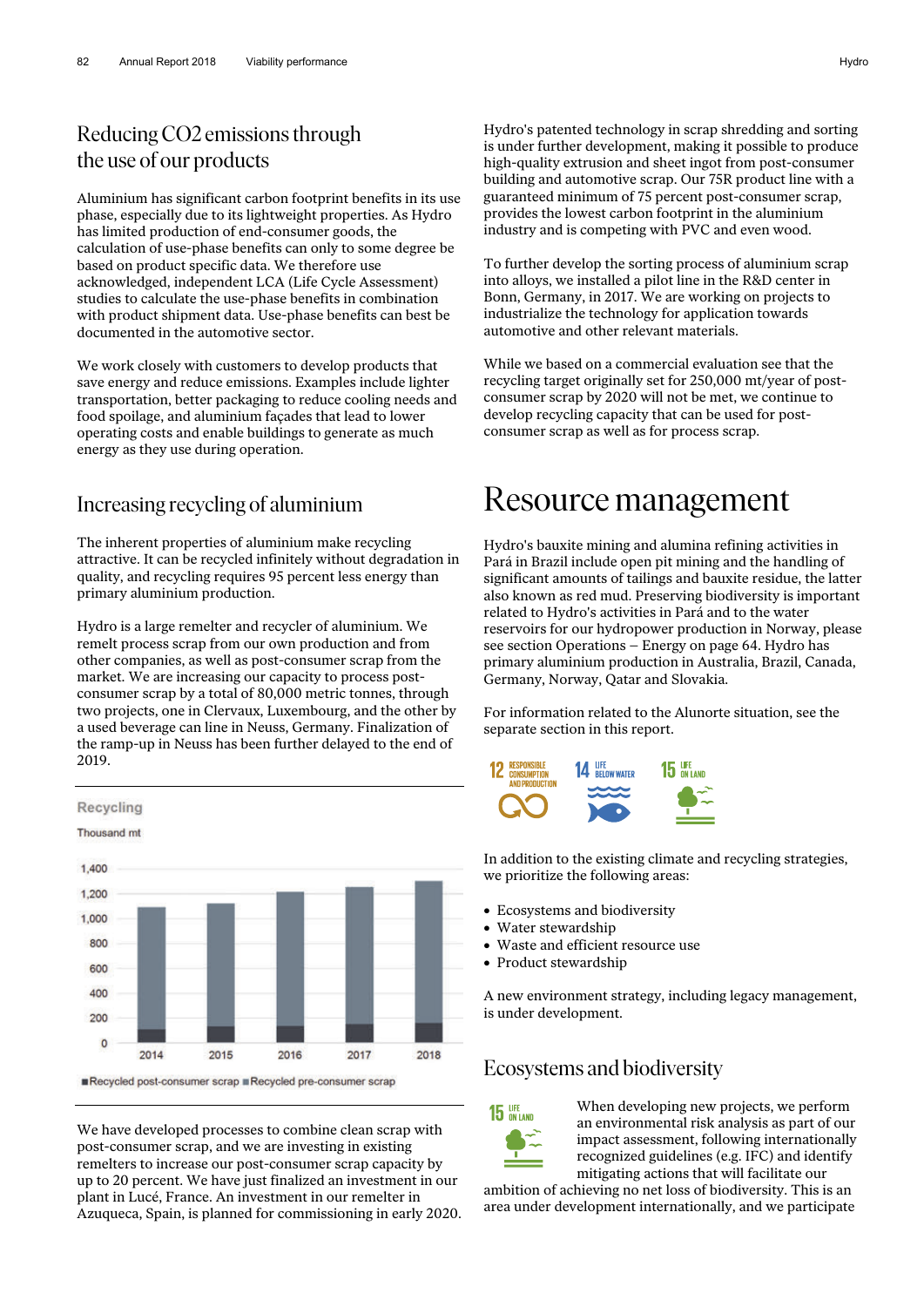in the Cross Sector Biodiversity Initiative (CSBI), which is a joint effort between ICMM (the mining industry), IPIECA (the petroleum industry) and the Equator Principles Association.

Although originally set as a target for 2017, the 1:1 land rehabilitation target in our mining areas continues to apply as it provides a solid driver for rehabilitation. It has, however, become a rolling target, aiming for a 1:1 rehabilitation of areas available for rehabilitation over two hydrological seasons after release. This revised definition takes into account the nature of the mining and rehabilitation cycles, and the time lag necessary to ensure quality rehabilitation to restore biodiversity. It also takes into account that land periodically needs to be set aside for temporary infrastructure in order to safely operate the mine.





The emerging reforestation gap is due to infrastructure areas made available in 2018 for rehabilitation, as well as failed areas of historical rehabilitation.



The 2020 target of closing the historical rehabilitation gap inherited from the former operator was achieved in 2018. See note E6.2 to the Environmental statements for further information.

When tailings dams are closed, they need to settle for at least five years before they will be available for rehabilitation. We will then get a new rehabilitation gap. This will differ from the rehabilitation gap that Hydro adds to on a daily basis as a result of its mining (due to the specific nature of tailings) and will require a tailor-made rehabilitation strategy.

To increase our knowledge and secure a science-based approach to rehabilitation, the Biodiversity Research Consortium Brazil-Norway (BRC) was established in 2013, learn more about our partnerships on page 92.

Since 2013, Hydro has used the nucleation method in Paragominas. Topsoil is unevenly distributed to simulate natural landscape and trap rainwater. Piles of cut wood are distributed, creating shelters for animals and improving growing conditions for some plant species. The ambition is to establish a forest system of the same structure that is typical of the forest in the area and to secure as much biodiversity as possible. The method has been approved for testing in MRN and Paragominas by the relevant environmental authorities and is showing encouraging results.

All of our hydropower reservoirs are located within or in close proximity to national parks and other protected areas in mountainous regions in southern Norway, including Hardangervidda and Jotunheimen. We strive to minimize the potential environmental impacts associated with Hydro's operations including changes in aquatic and terrestrial habitats along the waterways and impact on recreation and tourism. See section Operations – Energy on page 64 for more information.

#### Water

Our main impact on waterways comes as a result of discharges to external water bodies, primarily in Brazil (to rivers) and Norway (to rivers, lakes and fjords). Where the authorities deem it appropriate, these discharges are regulated by relevant permits. Water withdrawal of groundwater from our own wells and through public water works may in addition have an effect on life below water.



Hydro uses the WBCSD global water tool to perform an annual review of water withdrawal from water-stressed areas. The mapping of Hydro's sites in 2018 showed that 0.3 percent of our overall fresh-water input came from waterstressed areas, with regard to annual renewable water supply (according to the definition used by WBCSD). Qatalum in Qatar relies on public water supply produced by desalination. Seawater is used for wet cooling towers at the power plant as well as for wet scrubbers at the potline fume treatment plants.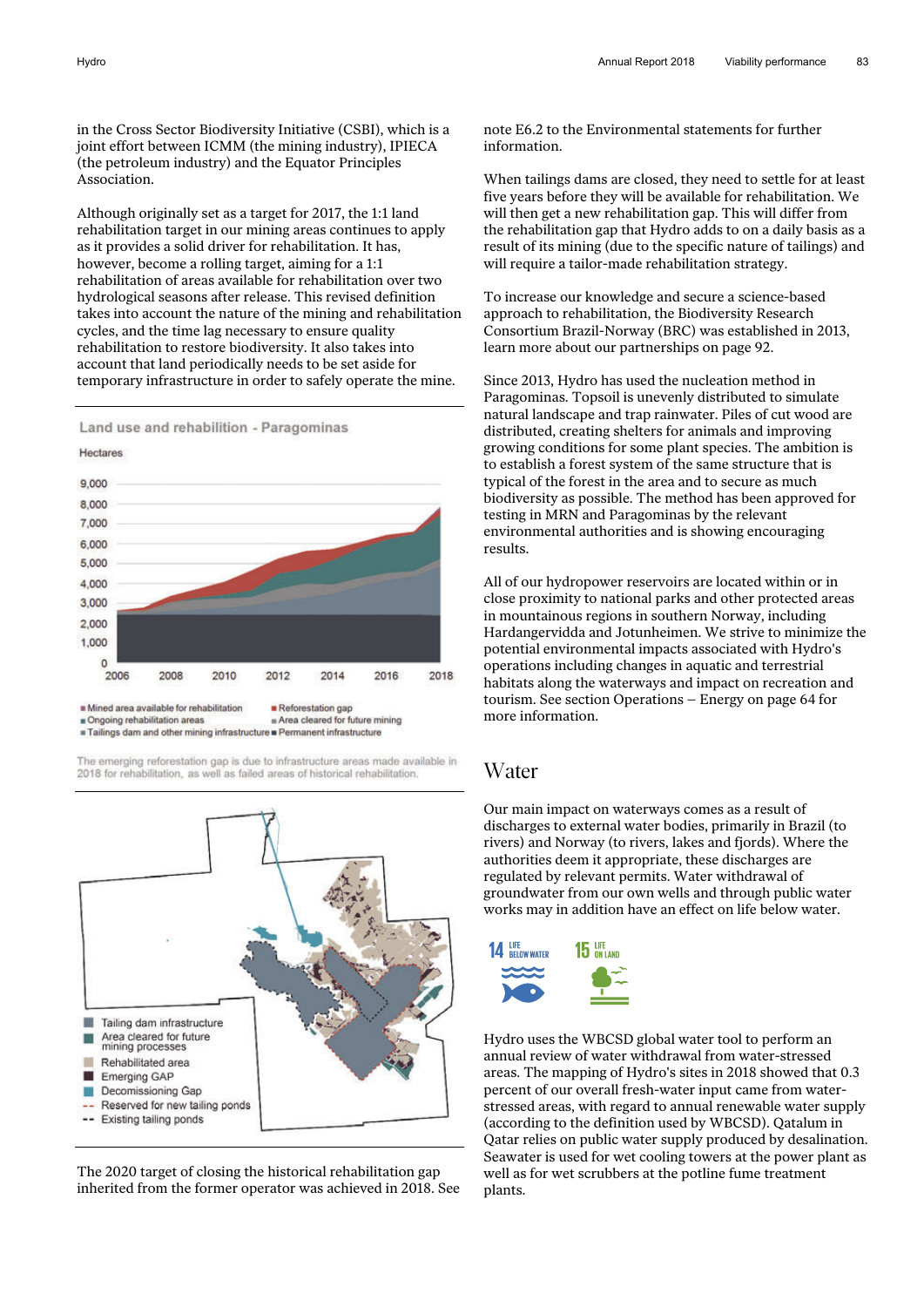In 2017, Hydro developed a basic water risk analysis tool, covering water use and discharge, to be applied across key operations. Preliminary findings supported the results of the WBCSD global water tool - operating in water-stressed areas is not a material risk for Hydro's key operations. Instead, the more material risks are linked to the management of excess water and the quality of the external bodies into which Hydro discharges process water. The previous water-related target, to reduce water use in water-stressed areas, has thus been set aside.

Our alumina refinery Alunorte in Brazil obtains an important part of its water supply through the bauxite slurry that is transported from Paragominas by pipeline. Paragominas' and Alunorte's water use is close to their current regulatory limits. To learn more, see note E2.3 to the environmental statements.

Based on new hydrological studies of the Parariquara river, Paragominas' water extraction permits were revised in 2018. However, water collection can still be an issue if a new thirdparty user requests water extraction from the same watershed. If so, a new license will be needed for an additional extraction point.

The Norwegian Environment Agency has required Hydro to clean up historical contamination in the Gunnekleiv Fjord by 2022. The work is progressing according to the plan. We are exploring alternative methods in cooperation with the relevant authorities.

For more information about the impact of our water reservoirs related to hydropower production, please see section Operations – Energy on page 64.

|               | Ambitions                                                                                                | Medium-term target                                                                | Timeframe          | 2019 Target                                               | 2018 Target                                                                  | 2018 progress                                                     | <b>Status</b> |  |
|---------------|----------------------------------------------------------------------------------------------------------|-----------------------------------------------------------------------------------|--------------------|-----------------------------------------------------------|------------------------------------------------------------------------------|-------------------------------------------------------------------|---------------|--|
| <b>Better</b> | Best available technology or similar<br>implemented for treatment, storage and<br>use of bauxite residue | New press filters<br>in full operation                                            | 2019               | Ramp-up of<br>press-filters<br>completed                  | Ramp-up of<br>press-filters<br>completed                                     | Ramp-up behind<br>schedule due to<br>Alunorte embargo             | $\bullet$     |  |
|               | Reduced waste to landfill                                                                                | 60 percent reduction<br>compared to a 2010<br>baseline <sup><math>1)</math></sup> | 2020               | Waste<br>management plans<br>for key streams<br>developed | Fully achieve<br>2017 target<br>and extend to<br>cover Extruded<br>Solutions | Development of<br>waste<br>management<br>plans behind<br>schedule |               |  |
| <b>Bigger</b> |                                                                                                          |                                                                                   |                    |                                                           |                                                                              |                                                                   |               |  |
| Greener       | Deliver on reforestation ambition<br>Deliver on reforestation ambition                                   | $1:1^{2}$<br>Eliminate historical<br>rehabilitation gap                           | Continuous<br>2020 | 1:1                                                       | 1:1<br>Approach<br>target                                                    | On track<br>Target achieved                                       |               |  |
|               |                                                                                                          |                                                                                   |                    |                                                           |                                                                              |                                                                   |               |  |

**Mid-term strategic goals Resource management** 

1) Excluding tailings and bauxite residue. It also excludes construction and demolition waste.

2) From 2018 the target covers two hydrological seasons. The revised definition takes into account the nature of the mining cycle, and the time lag necessary to ensure quality rehabilition to restore biodiversity.

*Green light*: Ambition on track and on target; *Amber light*: Ambition behind plan, but on target; *Red light*: Ambition might not meet the medium-term target

# Waste and efficient resource use



Our goal is to minimize the amount of waste produced when technically and economically feasible and then reuse or recycle it. When this is not possible, we shall deposit it in a secure way to minimize adverse effects to people and the environment.

#### **Tailings and bauxite residue**

Tailings from bauxite extraction consist of mineral rejects from the extraction process mixed with water and flocculants. The tailings at Paragominas are stored in dedicated tailings dams, where the particles settle. Run-off water is collected in a separate water pond and reused. The water pond prevents overflow to the river during heavy precipitation. The run-off water is monitored, and the water quality meets the requirements set by the authorities.

In Paragominas, a new tailings system was completed in 2017. The new tailings dam is situated on a plateau where mining has been finalized. The old tailings system is constructed in a shallow valley. When tailings dams are closed, they need to settle for at least five years before being available for rehabilitation.

Bauxite residue, also known as red mud, is a by-product of the alumina refining process. Its disposal is challenging due to large volumes and the alkaline nature of the liquid component of the residue. The residue is washed with water to lower the alkalinity and to recover caustic soda for reuse.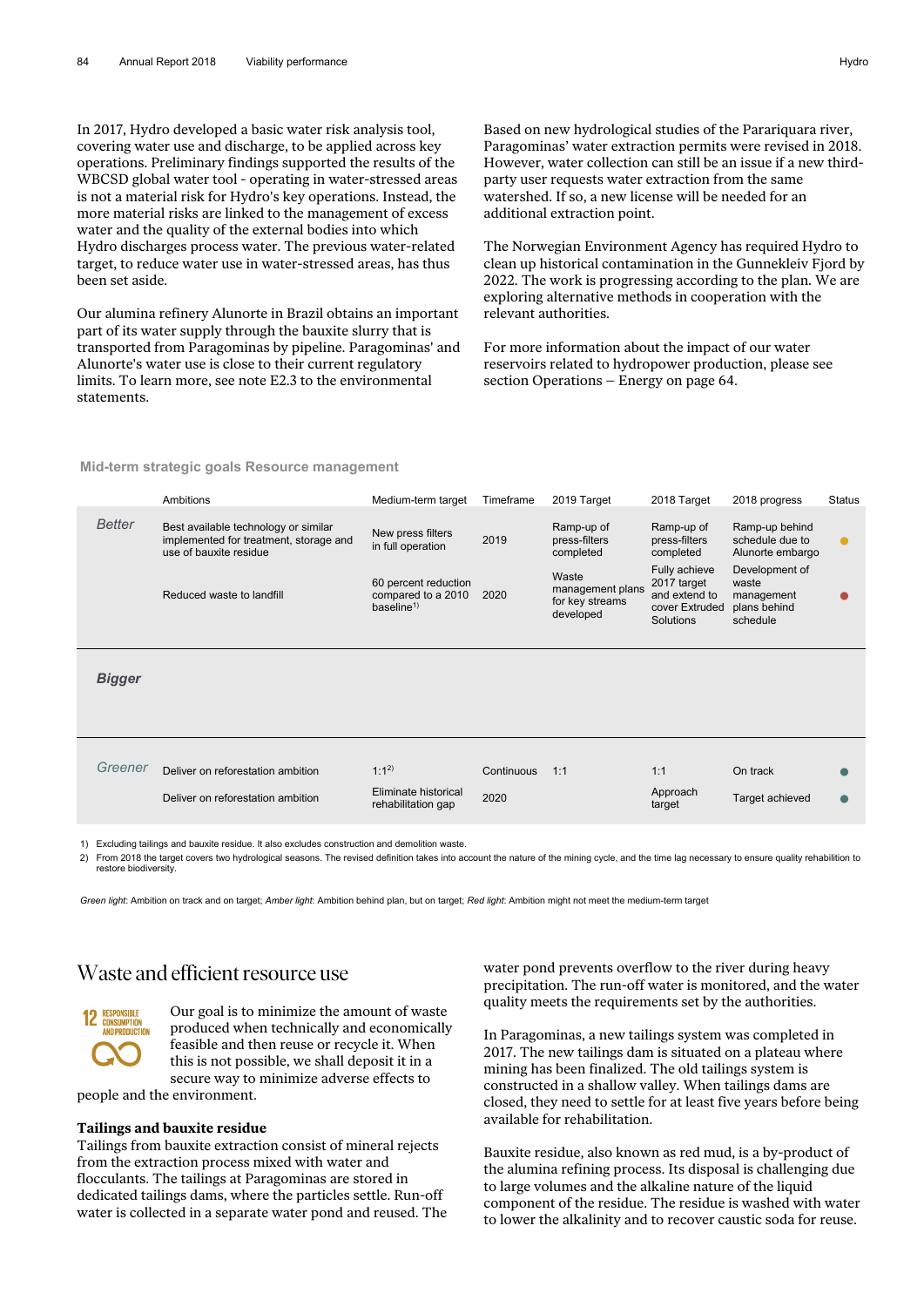Hydro uses an enhanced dry stacking technology for disposing of bauxite residue which allows for residue storage at steeper slopes, reducing the disposal area requirements. This reduces the relative environmental footprint. The new bauxite residue deposit area at Alunorte includes more advanced press filters. These are capable of reducing the residue moisture content to 22 percent, down from 36 percent achieved with the previous drum filters technology.

Tailings from bauxite production



Tailings production decreased significantly in 2018 due to the Paragominas curtailment



Bauxite residue from alumina production

Bauxite residue production decreased significantly in 2018 due to the Alunorte embargo

The dams and deposits are frequently inspected by Hydro and Brazilian authorities, and are also subject to inspection by e.g. Norwegian Geotechnical Institute (NGI) and Geomecanica. The last NGI visit to Paragominas and Alunorte took place in 2016 and resulted in an action plan to secure the long-term viability of the tailings dams and bauxite residue storage areas. Following Vale's Brumadinho accident in Brazil in January 2019, we are reviewing our tailings management system to ensure we can continue to

 $\overline{a}$ 

operate safely. The tailings dams at Paragominas are built using mainly downstream elevation which provide high structural integrity and safety. At one dam, however, there is one section using centerline elevation. This section is part of the top elevation which is one meter high. The material stored in our dams is also of a much higher final solids content (55-60 percent). Hydro is closely monitoring and analyzing the impact on the industry, including potential regulatory, political and societal implications on the back of the Brumadinho incident. Safe operations in compliance with regulatory requirements is crucial for Hydro. The Paragominas dams are stable and regularly monitored and audited by external experts. The dams meet all parameters of current environmental and mining legislation.

Hydro is also a 5 percent shareholder in Mineração Rio do Norte (MRN)<sup>12</sup>, where the tailings disposal process is designed to allow tailings to achieve a final solids content similar to that of Paragominas. MRN is the operator of the mine and is responsible for the management of its tailings system. Hydro works with MRN and the other shareholders through the board of directors and relevant technical committees to require the safe operation of MRN's tailings ponds in accordance with applicable laws and standards.

Hydro participates in international collaboration projects investigating possibilities to use bauxite residue as a resource. See the section Innovation and Design Thinking later in this report.

For more information about the Alunorte situation, see the corresponding section earlier in this report.

#### **Other waste**

Hydro's ambition is to reduce land-filling of total waste – excluding tailings and bauxite residue – by 60 percent within 2020 from a 2010 baseline. See note E5.3 to the environmental statements for further information.

Spent potlining (SPL), or anode waste, from the electrolysis cells used in primary aluminium production is defined as hazardous waste. The production of SPL varies with the relining of smelter cells, which is normally done every 4-7 years for established aluminium plants. New plants will get relining peaks at the same interval after start-up. For information about SPL production, see note E5.2 to the environmental statements.

Since 2012, some of the anode waste has been used by Norcem cement plant in Brevik, Norway (part of Heidelberg Cement). The carbon material from Hydro is being used as an alternative fuel in the production process, where high temperature incineration ensures safe treatment of hazardous components.

Hydro has an agreement with a refractory supplier to recycle part of the bricks coming from relining the anode baking furnace.

Qatalum delivers all first-cut SPL, which is the most energyrich and contaminated part of the SPL, to its neighbor Qatar Steel, which uses it in production. In addition, Qatalum has

 $12$  Hydro has a five percent ownership interest and off-take agreements with Vale for a further 40 percent of the volume produced by MRN.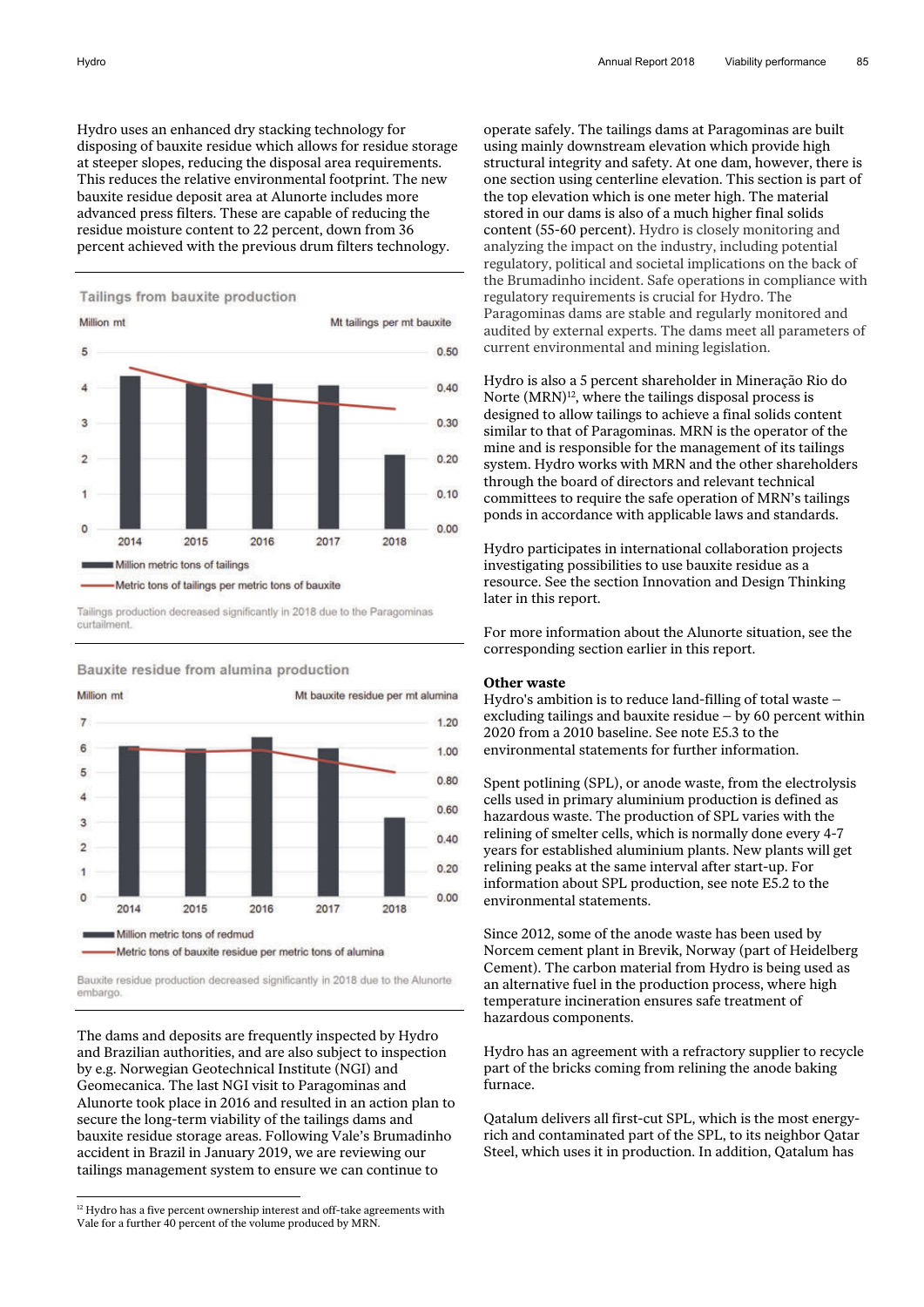developed in cooperation with local cement plants a solution for co-processing of second-cut SPL.

Albras has a significant stock of SPL. This is being reduced according to the annual plan and target, and being delivered to the cement industry in Brazil. These agreements are examples of efficient resource use that is sound for the environment by substituting fuel or raw materials while reducing landfill and saving landfill costs.

Proper handling of SPL and other waste is a part of the planned rehabilitation work at Hydro's former aluminium plant in Kurri Kurri, Australia, where production ended in 2012.

Dross is a mixture of metallic aluminium, alloy components and metal oxides that is formed on the surface of liquid aluminium. Hydro's casthouses have treatment facilities to recover as much aluminium as possible from hot dross. The residual dross is sent to recover aluminium and reduce total waste. Several projects are in the pipeline that will reduce waste-to-landfill medium to long-term.

Following a mass balance of mercury at Alunorte in Brazil, which was concluded in 2017, Hydro decided to install four mercury condensers on the digestor lines. The first condenser was installed in 2018 as a pilot and, based on the technical performance, the remaining three will be installed and commissioned in 2020.

#### Product stewardship

Hydro engages in dialogue with customers and other stakeholders regarding the environmental impact of our processes and products. We perform life-cycle assessments (LCAs) for all major product groups to identify improvement potential. We also assess other aspects such as energy and material consumption, toxicity and recyclability.



Over the past two decades, Hydro and other aluminium companies have developed a pan-European network of national initiatives to promote and recycle aluminium packaging. Many of these national activities are emphasizing education and have developed projects with primary and secondary schools and universities to stimulate the next generation to make their contribution to a better environment.

Hydro is an active member of the Aluminium Stewardship Initiative and has started certification of its value chain, see page 265.

# Integrity, human rights and community impact

As a global aluminium company with mining interests, ensuring responsible conduct in relation to society at large is important throughout Hydro's value chain. We have to consider our impact on society, spanning from construction to divestment activity, as well as the exposure to corruption and human rights violations, both within our own operations, the communities we are part of, and in the supply chain.



Our compliance system shall ensure that all persons acting on behalf of Hydro comply with applicable laws and regulations and with the requirements adopted by Hydro.

Some of the measures we pursue to ensure integrity and responsible behavior include:

- Zero tolerance of corruption in the private and public sector
- Ongoing human rights due diligence, including audits of joint ventures and suppliers
- Continuous stakeholder engagement linked to existing operations and new projects

Hydro's corporate social responsibility (CSR) is built on the basis of making a positive difference by strengthening our business partners and the local communities where we operate. To do this, we target the fundamental drivers of long-term development. In line with stakeholder expectations and needs, and through strong partnerships, we aim to:

- Contribute to quality education in our communities
- Promote decent work throughout the value and supply chain
- Foster economic growth in our communities
- Strengthen local communities and institutions through capacity building on human rights and good governance

The construction of new plants, acquisitions and divestments as well as the closure of capacity are particularly important in respect to community impact. Hydro has a long tradition of responsible restructuring.

As a global company, we shall act in accordance with the applicable laws and regulations of the countries in which we operate. We interact with a variety of stakeholders, including our customers, competitors, suppliers, business partners, representatives, authorities and local communities, and we are committed to interact with all in an ethical and transparent manner, and strive to demonstrate integrity in everything we do.

We also systematically address other corporate responsibility issues in activities relating to business development, investment programs and project execution.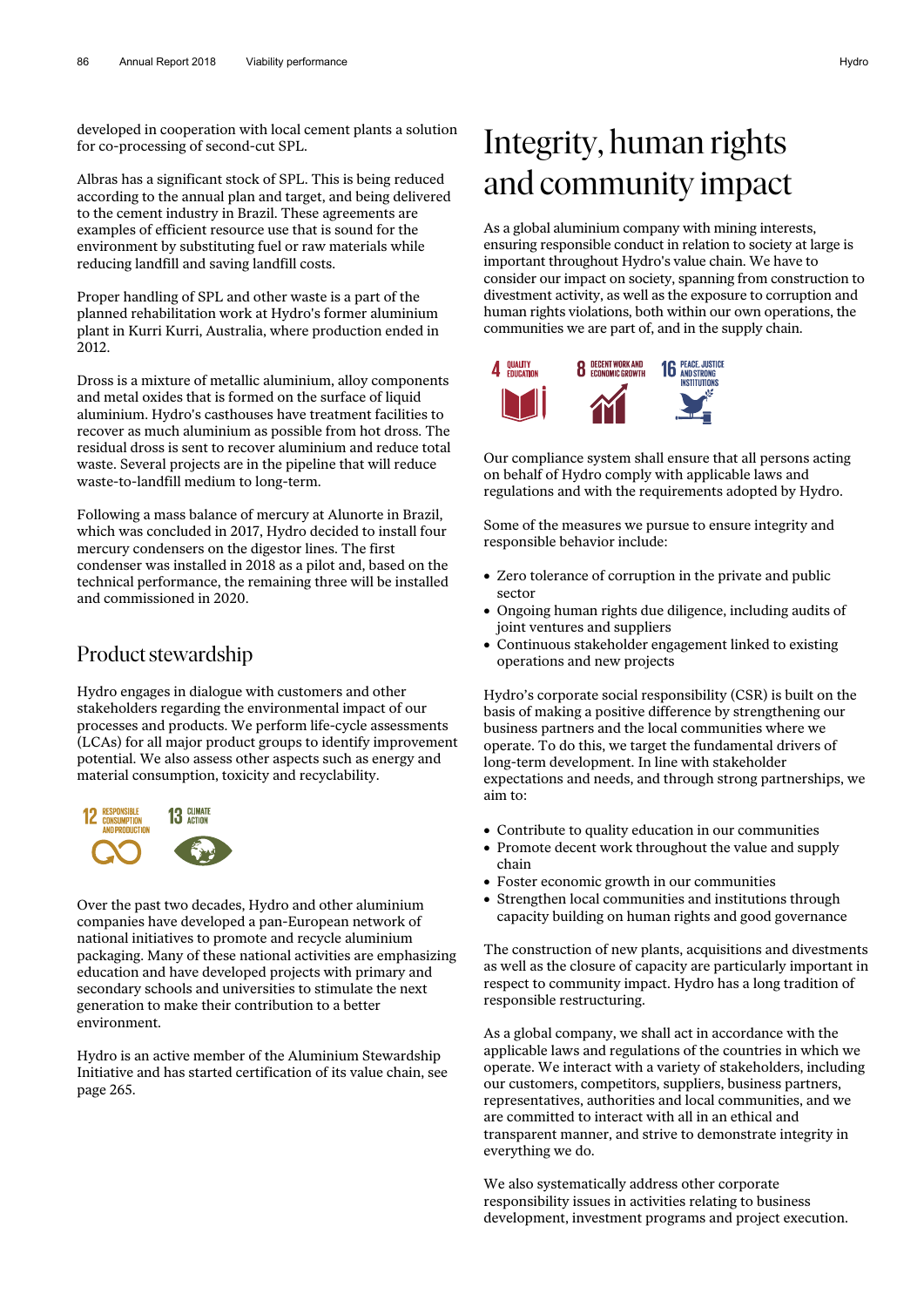**Mid-term strategic goals: Integrity, human rights and community impact** 

|               | Ambitions                             | Medium-term target                                                         | Timeframe | 2019 Target                                                                                                | 2018 Target                                                                             | 2018 progress                                                                          | <b>Status</b> |
|---------------|---------------------------------------|----------------------------------------------------------------------------|-----------|------------------------------------------------------------------------------------------------------------|-----------------------------------------------------------------------------------------|----------------------------------------------------------------------------------------|---------------|
| <b>Better</b> | Maintain zero tolerance on corruption | No instance of<br>corruption                                               | Long-term | No instance of<br>corruption                                                                               | No instance<br>of corruption                                                            | One registrered<br>instance of<br>corruption                                           | $\bullet$     |
|               |                                       |                                                                            |           |                                                                                                            | Revise<br><b>Hydro's Code</b><br>of Conduct                                             | Completed                                                                              |               |
|               |                                       |                                                                            |           | Roll-out of revised<br>Code of Conduct,<br>including updated<br>quidance<br>documents within<br>key topics | Finalization and Redefined<br>full roll out of<br>revised Hydro<br>Integrity<br>Program | concept, now<br>consisting of<br>several<br>components<br>partly rolled-out in<br>2018 | ●             |
| <b>Bigger</b> |                                       |                                                                            |           |                                                                                                            |                                                                                         |                                                                                        |               |
| Greener       | Making a positive difference          | Contribute to quality<br>education and<br>capacity building for<br>500.000 | 2030      | Implement<br>reporting<br>methodology to<br>track progress                                                 | Develop and<br>test reporting<br>system                                                 | On track                                                                               |               |
|               |                                       | Supplier<br>development within<br>HSE and human right<br>issues            | Long-term | Develop and test<br>new solution to<br>initiate and track<br>improvements                                  | Identifying<br>improvement<br>needs in<br>existing<br>supplier<br>management<br>systems | On track                                                                               |               |
|               |                                       |                                                                            |           |                                                                                                            |                                                                                         |                                                                                        |               |

*Green light*: Ambition on track and on target; *Amber light*: Ambition behind plan, but on target; *Red light*: Ambition might not meet the medium-term target

## Ensuring a culture of compliance and integrity

Hydro's board-sanctioned Code of Conduct creates the foundation that supports our efforts to do the right things and to always act with integrity throughout our global organization wherever we operate and conduct business on behalf of Hydro. It requires adherence with laws and regulations as well as internal steering documents and is systematically implemented and followed up through our compliance system.

Our compliance system is based on a clear governance structure defining roles and responsibilities with regard to compliance and all compliance-related activities undertaken throughout the company.

The management of compliance risks, including risks related to corruption and human rights violations, are integrated in our business planning, enterprise risk management and follow-up process, including relevant risk-mitigating actions and key performance indicators. The progress of actions as well as any non-compliance matters is addressed in the quarterly performance review meetings that each business area has with the CEO, and an annual compliance report is submitted to the board of directors. The head of corporate compliance reports to the board of directors through the board audit committee at her own discretion. She meets with the board of directors periodically and participates in all board audit committee meetings.

Combating corruption and respecting human rights are integral to our supplier requirements, see page 89. Procedures are in place relating to assessing the integrity risk of business partners and detecting fraud. Regular transaction-based screening of customers and suppliers is also carried out, see note S10.5 to the social statements. In 2018, Extruded Solutions implemented enhanced business partner screenings to ensure integration with Hydro standards and processes. In 2019, Hydro will re-assess the risk criteria and process for business partner integrity risk management, with the aim to simplify and enhance our riskbased approach.

Starting in 2019, an integrity index will be embedded in Hydro's employee engagement survey. The index will benchmark the employee perception of our integrity culture. It will also aim to identify weaknesses and provide us with a good basis for specific and tailored compliance activities going forward.

In addition, we will strengthen sanctions and trade compliance awareness by e-learning and tailor-made classroom training for exposed functions, implementing Hydro's enhanced sanctions and trade compliance framework established during the end of 2018.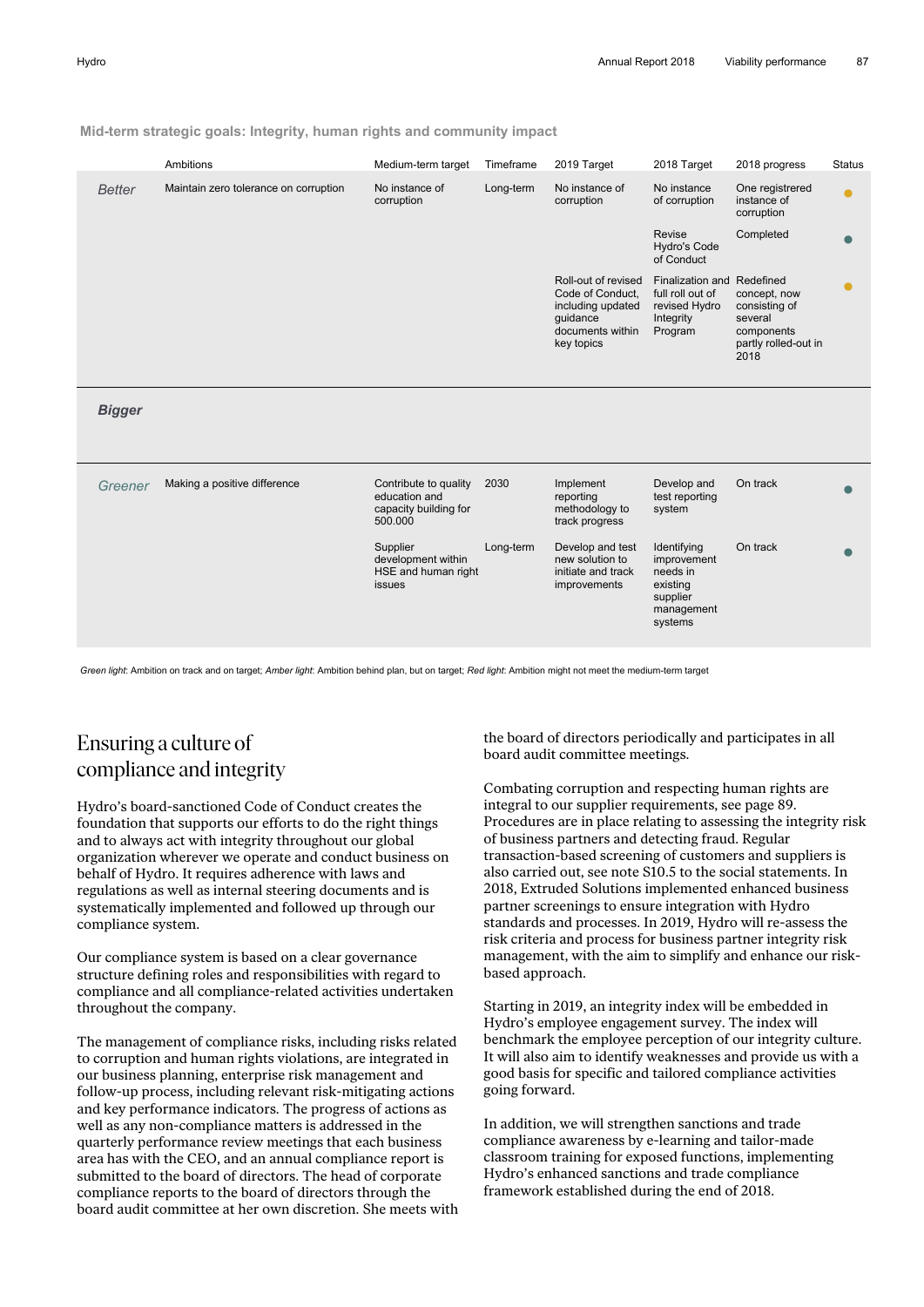Hydro's global data protection procedure, constituting the company's binding corporate rules for data protection and ensuring compliance with the EU General Data Protection Regulation (GDPR), was approved by the relevant EU data protection authorities on May 16, 2018. In 2018, we performed training, developed detailed standard operating procedures and established risk matrices for data privacy. After the GDPR entered into force in May 2018, we continued to further operationalize internal data protection procedures. Increased attention has also been given to the strengthening of the organization of Hydro's data protection work, with a specific emphasis on clarifying roles and responsibilities.

We are committed to building a culture of trust where employees are comfortable to ask questions, seek guidance, raise concerns, and report suspected violations. Normally, concerns and complaints should be raised with the employee's superior. However, if the employee is uncomfortable with that, he or she may raise the issue with human resources, HSE, a union/safety representative, compliance, legal or internal audit. The employee can also use Hydro's whistle-blower channel, AlertLine, where concerns can be reported anonymously. All employees and on-site contractors can use the AlertLine in their own language at all times via toll-free phone numbers, Hydro's intranet or through a dedicated address on the internet. In certain countries, e.g. Spain, there are, however, legal restrictions on such reporting lines.

All cases reported through the AlertLine were investigated. In total 14 persons were dismissed as a result of reported breaches of Hydro policy in 2018. This includes one person related to a case of confirmed corruption, please see note S10.1 for more information.

The head of internal audit reports to the company's board of directors through the board audit committee. Every quarter, she informs the board audit committee and periodically the corporate management board about matters reported through the AlertLine. Hydro's internal audit has resources both in Norway and Brazil.

For more information about Hydro's performance on compliance, see note S10 to the Viability performance statements in this report. For information about alterations of certain test records in former Sapa, please see page 128.

#### Transparency

Transparency is key to creating a global level playing field as well as to safeguarde the company's reputation. Hydro supports the Extractive Industries Transparency Initiative (EITI) and, since 2005, we have reported payments to host governments related to exploration and extraction activities for bauxite. We also comply with the Norwegian legal requirements on country-by-country reporting, see page 276. The report has been approved by Hydro's board of directors. In accordance with the UK Modern Slavery Act, we publish a transparency statement which is also approved by the board of directors, see page 297. See the Appendices to the Board of Directors report. We also follow the Oslo Børs' guidance on the reporting of corporate responsibility.

Hydro is a long-standing corporate member of Transparency International (TI) Norway and participates regularly in seminars with TI and by providing content to TI publications.

#### Respecting human rights

As an employer, owner and purchaser, an important contribution toward respecting human rights is to secure decent working conditions in our organization, in minorityowned companies and with our suppliers. Information pertaining to Hydro's human rights policies and compliance is regularly communicated to the board of directors, the Corporate Management Board, business area management teams, and relevant parties such as union representatives.

We do not tolerate any form of harassment or discrimination, including but not limited to gender, race, color, religion, political views, union affiliation, ethnic background, disability, sexual orientation or marital status. Hydro also supports key frameworks that define human rights principles and is committed to following these, including the UN Guiding Principles on Business and Human Rights. For a full overview, see GRI Standards general disclosure 102-12 and 102-13 at www.hydro.com/gri



In 2017, the Danish Institute for Human Rights (DIHR) performed a comprehensive mapping of Hydro's human rights risks (excluding Extruded Solutions). The mapping covered all countries in which Hydro

operates, excluding Extruded Solutions. In 2018, The Global Child Forum published a report on Hydro's efforts to respect and support children's rights in the state of Pará, Brazil. The report gives an overview of how Hydro has approached the challenges in the region based on the Children's Rights and Business Principles. The reports are publicly available A full human rights due diligence for the Alunorte refinery and the Paragominas mine in Pará, Brazil, is planned performed in 2019.

An example of how we work with alleged human rights breaches is from our supply chain. We have been in dialogue with a metal supplier, based on alleged human rights breaches, to perform CSR and HSE audits throughout their value chain. As we have been denied access to certain parts, we will terminate the contract, unless the supplier alters the decision.

Hydro has significant operations in Barcarena, Brazil, including the Alunorte alumina refinery and Albras aluminium plant. Local social conditions are challenging with high levels of unemployment and general poverty. For more information about the Alunorte situation, please see the separate section earlier in this report.

Hydro supports ILO's eight core conventions and reports according to the UK Modern Slavery Act, see the Appendices to Board of Directors report.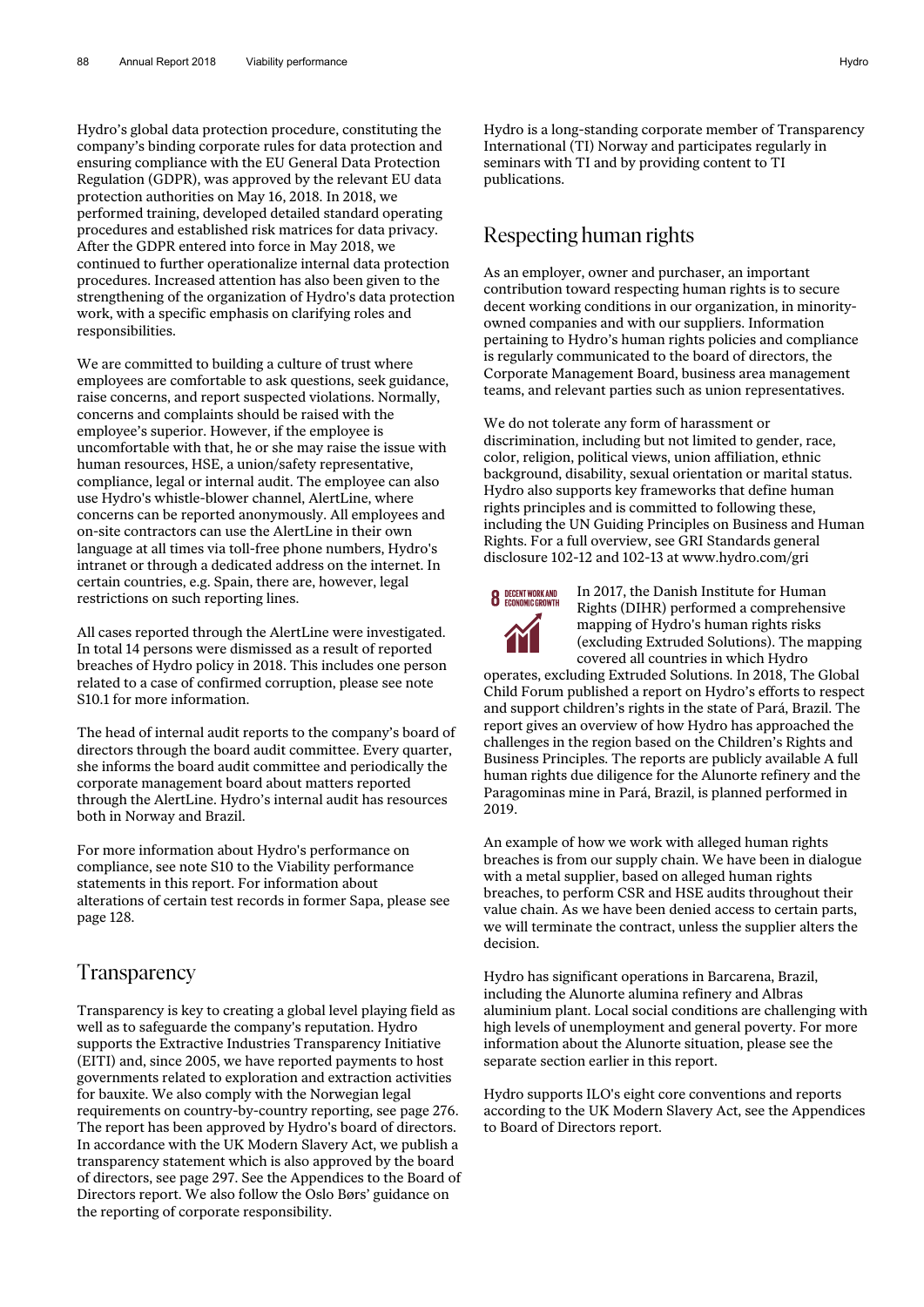## Vulnerable individuals and groups

We are committed to the principles of non-discrimination and to respecting the rights of vulnerable individuals and groups. Since 2011, Hydro has been the owner of the 244 km-long Paragominas bauxite pipeline that crosses areas inhabited by traditional Quilombola groups in the Jambuaçu Territory in Pará, Brazil.

Unresolved issues remain related to identifying individuals directly impacted by the construction of the pipeline. These relate in particular to a 15-km stretch that crosses Quilombola territory. There are compensatory and mitigating measures which could have consequences for Hydro's mining operation in Paragominas going forward. These issues relate back to the time before Hydro became owner, and the former owner of the pipeline is still the legal party. Hydro maintains its relations with Quilombola representatives through dedicated staff and is cooperating with Fundação Cultural Palmares, the Brazilian agency in charge of Quilombolas affairs, to foster the dialogue and establish a positive agenda within the Quilombola territory. We are also working with local projects and are engaged in education for the Quilombola communities affected by the pipeline.

In Barcarena, also in Pará, in an area surrounding Hydro's operations and regulated for industrial purposes, illegal logging and settlements have accelerated since 2016. Neither the authorities nor Hydro want settlement in the area.

In the municipality of Orixímina in Pará, Brazil, where the MRN13 bauxite mine is located, there is an ongoing dispute between Quilombola communities and Brazilian authorities regarding title to land owned by the federal government. The territory claimed by these communities encompasses certain areas that are planned to be mined by MRN in the future, but MRN is not a party in this conflict.

Concerns have been raised about indigenous and tribal peoples' rights during the consultation processes for the mine expansion. Hydro, through MRN's board of directors, engages in the scope of the planned environmental and social impact assessment (ESIA) and Quilombola consultation processes for the expansion project to require adherence to local, national and international standards. Local NGOs have also raised concerns regarding the impacts of MRN's operations on local communities, particularly those close to the Trombetas Port. MRN is currently engaged in understanding and responding to the stakeholder's expectations.

In Canada, Hydro's part-owned Alouette smelter is in regular dialogue with representatives of the Innu First Nation community in its vicinity. Alouette is also promoting and hiring Innu employees.

## Grievance mechanisms

Grievance mechanisms are important to protect the rights of individuals and groups affected by our operations. At many sites, such mechanisms are available to all local stakeholders.

Channels for submitting grievances may vary depending on local needs. In Brazil, the system has several channels, including a phone number, email and dedicated, specially trained field workers. Third-party grievances may be of any kind, including social and environmental issues. We are using various means to make the mechanism better known to our neighbors, including newsletters, a website and open meetings.

## Responsible sourcing

Hydro has more than 30,000 active suppliers globally. Most are located in the same countries as our production facilities.



Hydro's supplier requirements regarding corporate responsibility are, as stated in our global directives and procedures, an integral part of all stages of the procurement process. The requirements cover issues related to

environment, human rights, anti-corruption and working conditions, including work environment.

The principles laid down in Hydro's Supplier Code of Conduct are made binding through contractual clauses. The requirements demand the supplier to comply with all applicable laws and regulations relating to corruption and bribery, human rights and working conditions and environment to ensure that Hydro's business relationships reflect the values and principles that Hydro promotes internally and externally. The contracts shall include clauses regarding auditing rights and the supplier's responsibility to actively promote the principles set out in Hydro's Supplier Code of Conduct with its own suppliers/contractors and subsuppliers/subcontractors of any tier that have a material contribution to the supply of goods and services to Hydro under the contract.

In 2018, Extruded Solutions rolled out the Supplier Code of Conduct to most new suppliers and made it an integral part of the global terms and conditions of purchase which are part of most purchase order.

Hydro's procedure for integrity risk management of business partners includes suppliers and customers, strategic partners and intermediaries/agents and sets requirements for integrity due diligence. Implementation is risk-based and takes into consideration contractual value, country risk, etc. With a few exceptions, business partners to Hydro shall be risk-assessed prior to entering into a new contract or renewing an existing contract.

 $\overline{a}$ 

<sup>&</sup>lt;sup>13</sup> Hydro has a 5 percent ownership interest and off-take agreements with Vale for a further 40 percent of the volume produced by MRN.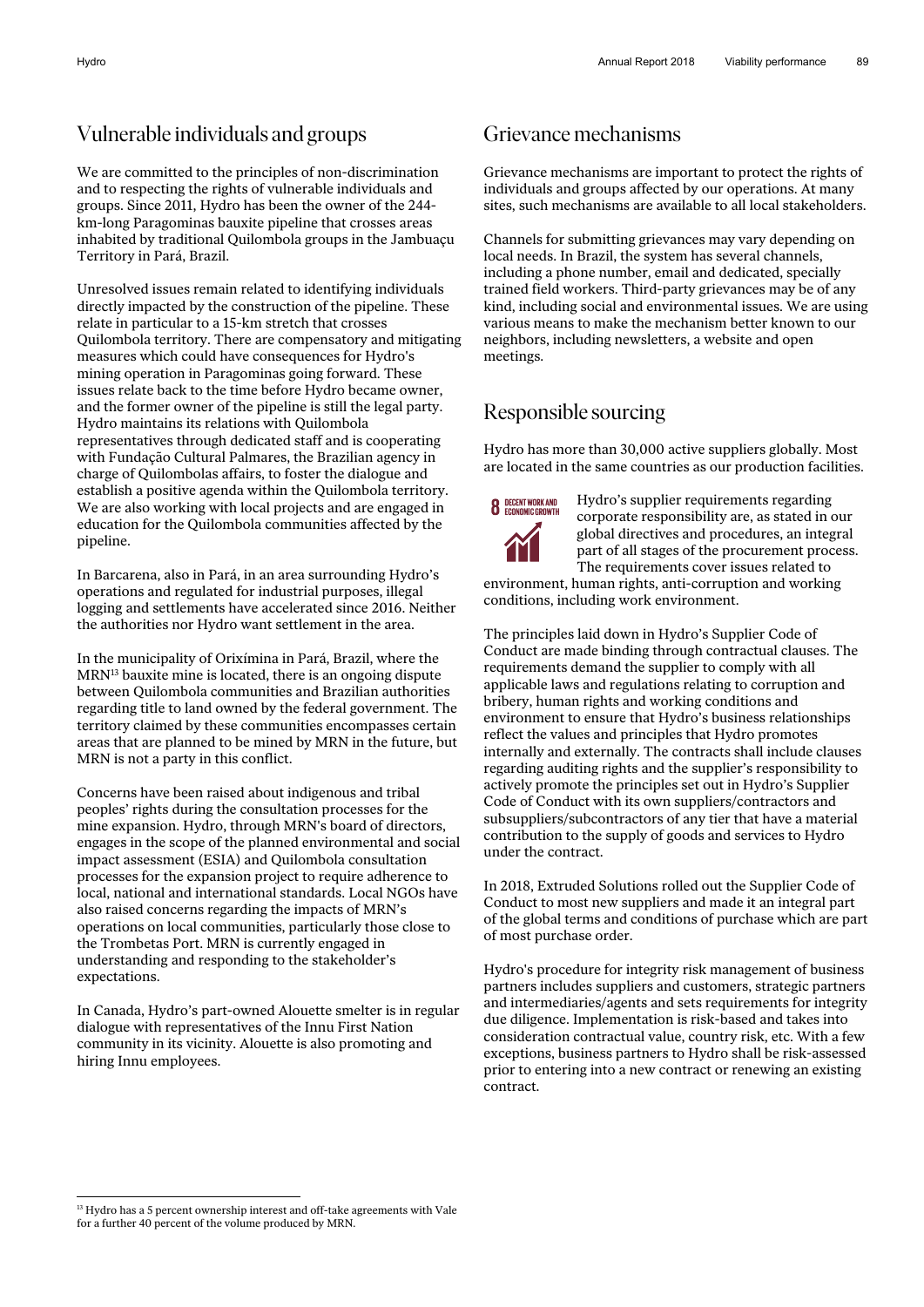Suppliers, customers and other business partners registered in our main accounting systems (except Extruded Solutions) are screened on a weekly basis against recognized international sanction lists. Extruded Solutions has implemented the Integrity Risk Management process for a majority of its suppliers in 2018. Regular sanctions screening will start in 2019. Furthermore, supplier audits and site visits are performed by Hydro personnel and external auditors based on risk analysis.

The risk of incidents of child labor abuse, compulsory or forced labor in our supply chain is low in the majority of Hydro's business areas. We do, however, recognize a risk of forced or compulsory labor among suppliers in the Middle East, South America and Asia. This is followed up through supplier audits, etc.

Hydro is a founding member of the Aluminium Stewardship Initiative (ASI). See page 265 for more information.



# **Hydro's supply chain**



The figure shows Hydro's supply chain related to its value chain, and does not reflect the current organizational structure.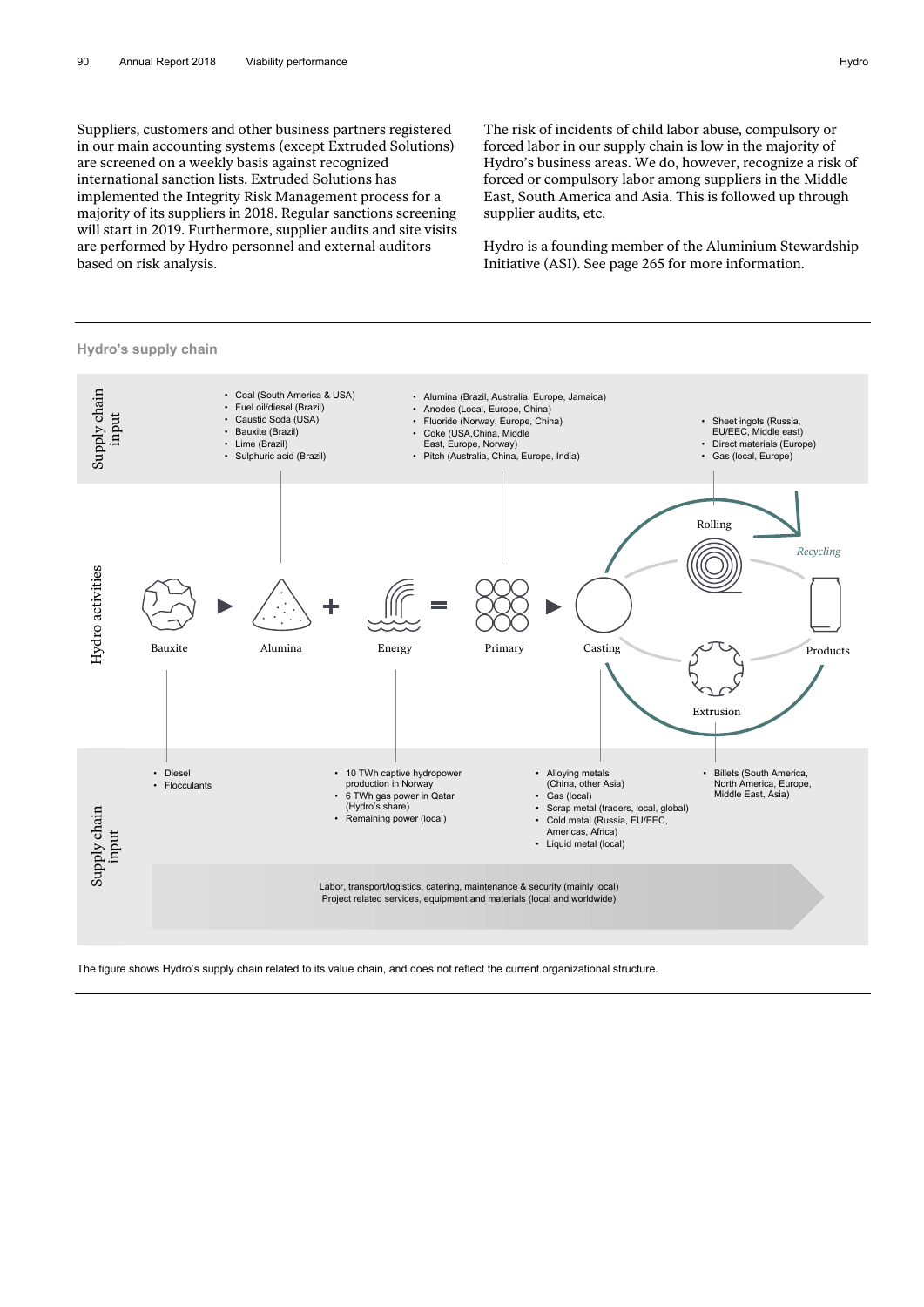#### New projects and other portfolio changes

When planning new projects, we map the environmental and social impact when relevant. Our analysis follows the Equator Principles, and thus reflects the requirements of the World Bank and the International Finance Corporation regarding information, consultation and investigation of the project's environmental and social impact, including human rights, as well as an action plan and proposed initiatives. Dialogue with affected groups gives input to plans, detailing our environmental and social responsibilities. We strive to act in an open and credible manner, and gather views from interested parties, aiming for a common understanding of the decisions that are made.



The Karmøy pilot project reached full production in June 2018*.* See also page 13.

Two of Hydro's aluminium plants have been running on reduced capacity since 2009. In September 2018, Hydro made the final build decision to upgrade and restart the second production line at the aluminium plant in Husnes, Norway, creating 90 more jobs. The plant in Neuss, Germany, is still running at reduced capacity. In addition, improvement and cost-reduction programs are running in all business areas and corporate staffs, see also page 13.

At the the new line for aluminium car body sheet in Grevenbroich, Germany, most of the issues leading to the delays in the ramp-up have been solved and good progress has been made with product qualification. With the new line Rolled Products have 200,000 mt nominal automotive bodyin-white capacity. The ramp-up of a new production line for recycling of low-grade used beverage cans in Neuss, Germany, has been further delayed, see page 82 for more information.

Hydro's acquisition of Arconic's two extrusion plants in Brazil, with more than 600 employees, was completed in April 2018. The acquisition process for Rio Tinto's Icelandic aluminium plant ISAL was ended in September 2018. Hydro will continue to own 46.7 percent in the related company Aluchemie.

For information about the Alunorte embargo and curtailment at Albras and Paragominas, see the separate section "The Alunorte situation" earlier in this report.

#### Dialogue with affected parties

Our dialogue and engagement with relevant parties is based on extensive stakeholder mapping. It covers a large number of stakeholders and individuals, such as unions, works councils, customers, suppliers, business partners, local authorities, non-governmental organizations and affected communities including vulnerable groups. Such engagement is based on rights established by legislation or international conventions as well as our values, experiences and participation in the local community. We will consult with interested and affected parties in the identification, assessment and management of all significant social, health, safety, environmental and economic impacts associated with our activities. Before major developments or large expansions are undertaken, it is a requirement to conduct an impact assessment, in line with internationally accepted standards such as IFC and UN Guiding Principles on Business and Human Rights. This includes the principle of free, prior and informed consent when indigenous peoples are involved.



Dialogue with the employees' representatives includes involvement at an early stage in all major processes affecting employees, and we have a tradition for open and successful collaboration between management and unions.

All business areas have a forum for dialogue between the management and union representatives. Hydro's Global Framework Agreement was last updated in 2016 and has been extended through the end of 2019.

For the situation at Alunorte, please see the separate section earlier in this report.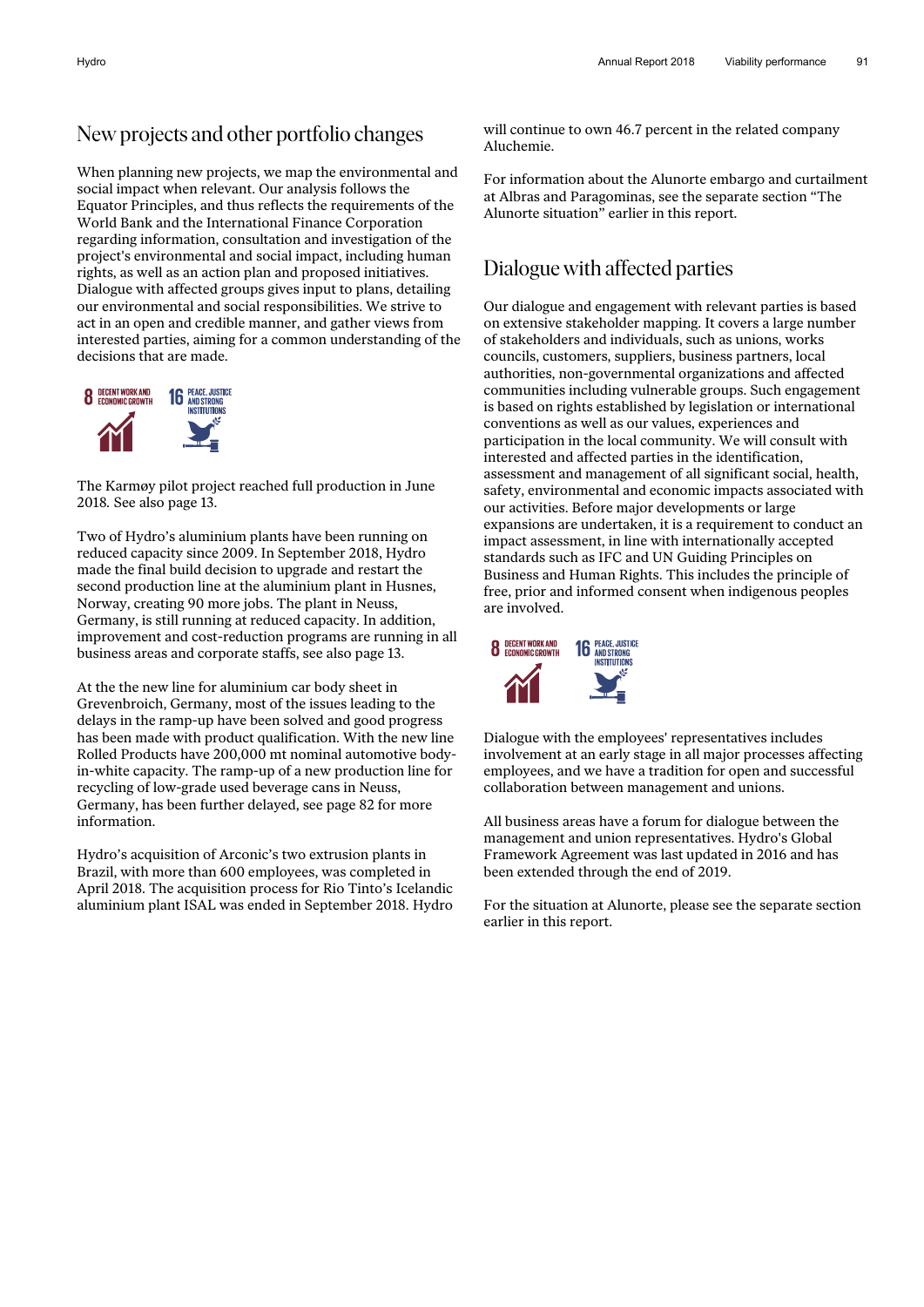

## Partnerships

Hydro works through industry and aluminium associations to establish a level playing field for global aluminium production. We support the development of international frameworks on climate change and greenhouse gas emissions and participate actively in organizations such as the World Business Council for Sustainable Development (WBCSD) and the International Emissions Trading Association, to provide business solutions to the climate change challenge. In addition, we engage actively in initiatives fostering increased recycling and material stewardship and are a member of the Aluminium Stewardship Initiative.

The ongoing loss of biodiversity and degradation of ecosystems represent long-term risks for the industry and society at large. We see a need for more sustainable frameworks and participate in several initiatives, including the WBCSD's Ecosystem Program. Hydro is a member of the International Council on Mining and Metals (ICMM), which gives us the opportunity to participate in the development of industry practices on the environment and to share best practices.

To increase our knowledge and secure a science-based approach to rehabilitation, the Biodiversity Research Consortium Brazil-Norway (BRC) was established in 2013. BRC consists of the University of Oslo and its Brazilian partners Museu Paraense Emílio Goeldi, Federal University of Pará and Federal Rural University of the Amazon, in addition to Hydro. The scope of the consortium is to create a research program connected to our mining operations. The aim is to strengthen Hydro's ability to preserve natural biodiversity and to better rehabilitate the areas where we

mine bauxite. Thirteen research projects are progressing, while more projects are in the pipeline.

To join forces in collective action is critical in the fight against corruption. Hydro has had a partnership with Transparency International for many years. Hydro is also a member of the Maritime Anti-Corruption Network (MACN), which provides valuable insight into the maritime industry an important part of our supply chain. In 2018, Hydro through Alunorte, Albras, Mineração Paragominas and Norsk Hydro Brazil, became signatory of the Business Pact for Integrity and Against Corruption. The Pact is developed by the Ethos Institute in partnership with global organizations such as the United Nations and the World Economic Forum, seeking to unite companies with the objective of promoting a more ethical market and to eradicate bribery and corruption in Brazil. Hydro is also a signatory to the World Economic Forum's Partnering Against Corruption Initiative (PACI).

Hydro has long-standing partnerships with Amnesty International Norway and Save the Children Norway. We have also collaborated with the Danish Institute for Human Rights since 2011.

In addition, we cooperate with global and local industry organizations, NGOs and other organizations. See www.hydro.com for an overview of important partnerships. For information about how we collaborate with other institutions within R&D, please see the section Innovation and Design Thinking later in this report.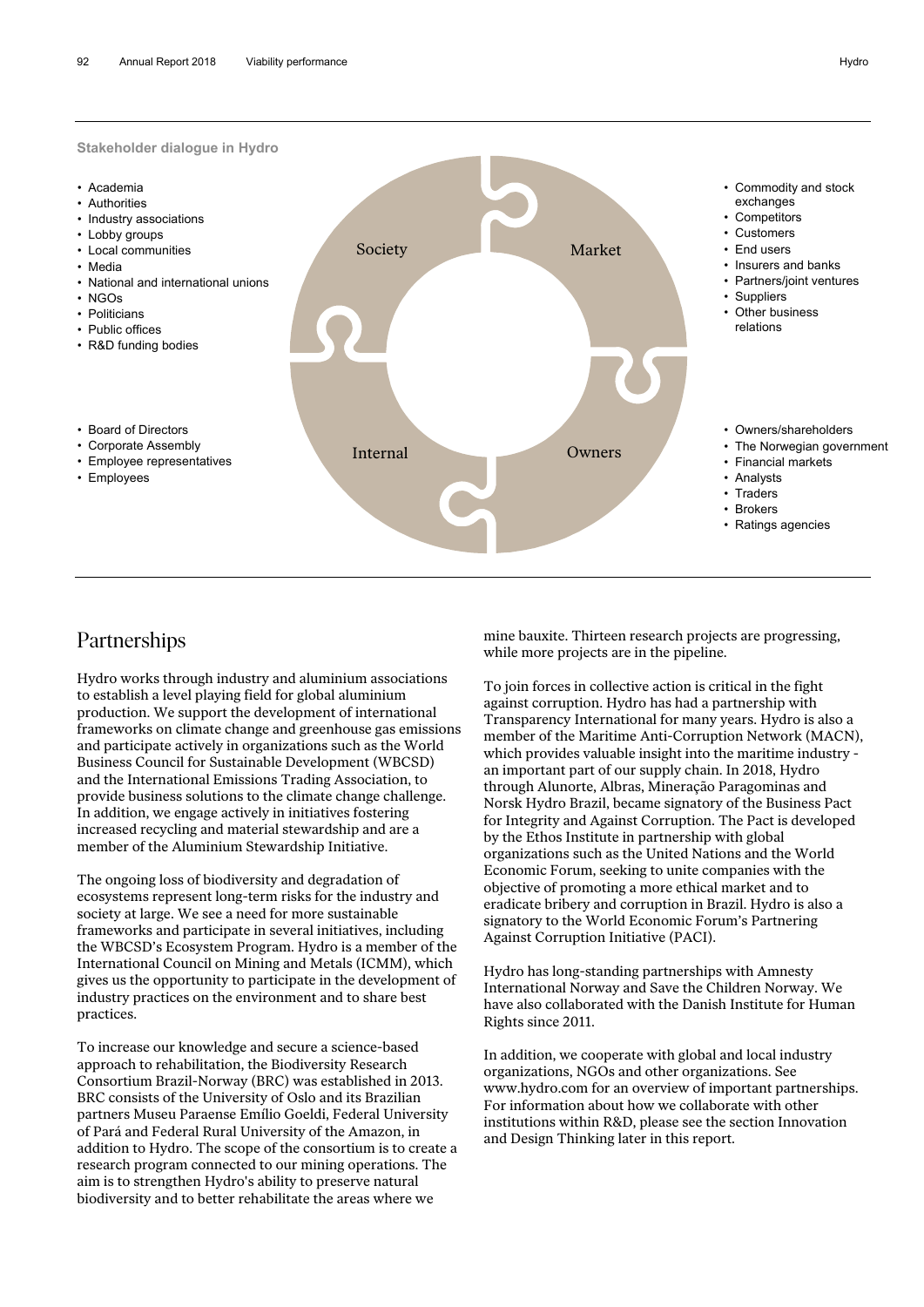#### Public affairs and lobbying

Given the nature of our industry, Hydro is particularly involved in policies dealing with climate change, recycling, viable production and consumption, trade, energy efficiency, energy markets and infrastructure, health and safety in the workplace, competition and other framework conditions pertaining to our industry.



Hydro recognizes the value of engaging with public authorities and other stakeholders in relation to the development of various policy initiatives that impact our industry. We interact primarily with decision makers in countries in which we have significant operations, such as Norway, Germany and Brazil, as well as with regional structures like the European Union institutions. These interactions are mainly related to securing favorable, stable and predictable industry framework conditions, taxes and legislation that might have considerable consequences for our activities.

Hydro promotes its views on issues of importance either through direct interaction with public authorities and other stakeholders, or through various industry associations. These include the International Aluminium Institute, Eurometaux, European Aluminium, the Brazilian Aluminium Association, the U.S. Aluminum Association, the International Council on Mining and Metals, the World Business Council for Sustainable Development, the Federation of Norwegian Industry, and more, see GRI Standards 102-12 and 102-13 at www.hydro.com/gri

Hydro also participates in a series of think tanks, especially in Brussels, and engages regularly in discussions with various NGOs.

Most resources are dedicated to advocacy activities, within the EU, Brazil, USA and Norway, through business associations, and direct dialogue with authorities and decision makers. Among concrete activities in 2018 was follow-up of the implementation of the new ETS Directive, review of the state aid guidelines for indirect cost compensation, EU's process on updating its energy and climate policy framework and the long-term emission reduction strategy. In Germany, our activities relate to the Commission on Growth, Structural Change and Employment preparation of a roadmap for the phase-out of coal. In Brazil we follow-up of the regulatory framework on ICMS tax in the state of Pará, see page 69. Following the embargos imposed on Alunorte in 2018, Hydro has actively worked with Brazilian authorities to resume normal operations at the alumina refinery. For more information, please see The Alunorte situation section earlier in this report.

Hydro has continued a close follow-up the impact of the trade sanctions launched by the Trump administration. These include the Section 232 for investigation into whether aluminium import impairs US national security, sanctions on RUSAL and the Section 301 investigation of China's acts,

policies and practices related to technology transfer, intellectual property and innovation.

Hydro supports the principles of free trade and open market, and efforts to create a global level playing field. In addition, in our advocacy we support the climate targets set in the Paris Agreement.

For information on spending on public affairs and lobbying, see note S12 to the Viability performance statements in this report.

According to our Code of Conduct, Hydro may not make financial contributions to political parties.

#### Community investments and social programs

A key element in Hydro's CSR strategy is to strengthen the positive impact on the societies and communities where we operate. The way we do this differs from country to country and from community to community. The main contribution is generated from our operations through production and purchase of goods and services, direct and indirect job creation, and tax payments. We engage in capacity building through targeted programs, and we have partnerships aiming to further enhance the public's knowledge about Hydro and its operations. Hydro has corporate requirements on management of community investments, charitable donations and sponsorships.



In 2018, we launched the strategic target to contribute to quality education and capacity building for 500,000 people in our communities and for business partners from 2018 until end of 2030.

Some of our community programs are based in mining license requirements, while others are voluntary commitments. In Brazil, all major programs have been evaluated to maximize outcomes and impact for the targeted stakeholders. This evaluation has led to restructuring of some programs, while others have been, or will be, phased out. Examples of programs include two programs in Barcarena in Brazil: Amesa, that aims to bring together local family farmers with private actors that purchase and need products from local farms, and EmBarca, that seeks to strengthen local youth to be socio-environmental entrepreneurs in their own communities.

The program offering internships and apprenticeships to refugees at Hydro's Rolled Products operations in Germany continued in 2018 with six participants. Extruded Solutions in Tønder, Denmark, has a similar program.

Local activities at Hydro sites around the world typically include children's education and related sports activities, culture and assistance to children in need. Our partnerships also include support of the Nobel Peace Center in Oslo, and Save the Children Norway as well as agreements with e.g.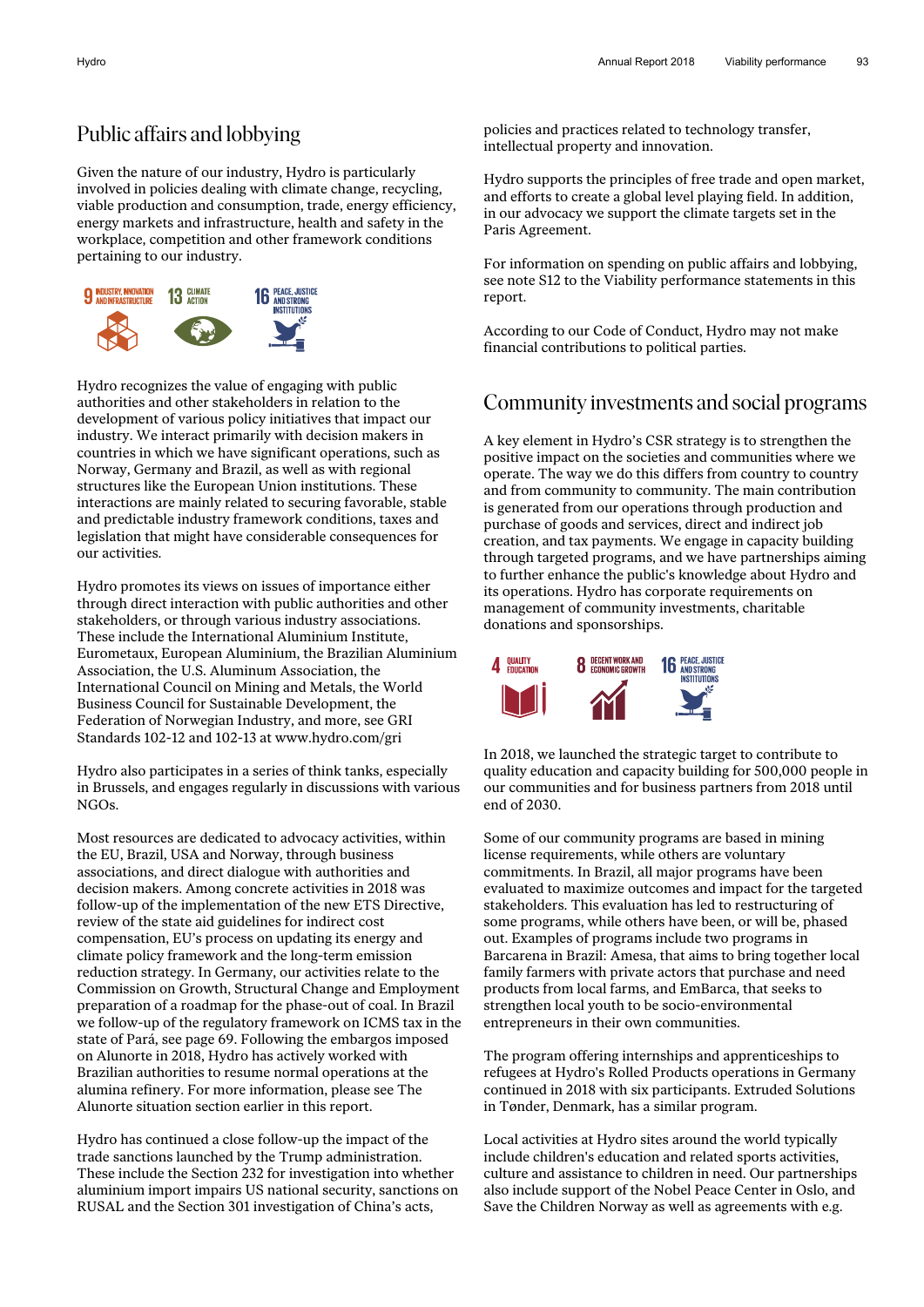Amnesty International Norway, Danish Institute for Human Rights, Transparency International Norway and World Wildlife Foundation Norway.

Another important contribution is the transfer of competence that takes place through our cooperation with universities and research institutions. This includes the cooperation with three academic institutions in Pará, Brazil, and the University of Oslo through the Biodiversity Research Consortium Brazil-Norway. See page 83 for more information. In addition, we provide scholarships to selected PhD candidates doing research relevant for our business areas. Hydro is also sponsoring professorships in Norway and Qatar and has several adjunct professors among its own employees. See also page 101 for further information.

Extruded Solutions has a broad range of sponsorships and support programs based on local needs. These activities are not yet included in Hydro's reporting.

For information related to the Alunorte situation, please see the separate section earlier in this report.

Community investments, charitable donations and sponsorships

**NOK** million



Around 35 million NOK relates to emergency relief following the extreme rainfall and subsequent flooding of Barcarena in 2018. Around 10 million NOK relates to food cards as part of the TAC agreement.

# Organization and work environment

Hydro's safety performance deteriorated further in 2018, and we experienced one fatal accident. The development is concerning. Our combined total recordable injury (TRI) rate, including employees and contractor employees, increased to 3.4 from 2.9 in 2017. Our target was 2.4. Still, the high-risk incidents rate improved.

Through the Sapa acquisition in 2017, the number of permanent employees in Hydro grew from about 13,000 to 35,000 and reached 36,236 at the end of 2018. The integration of Extruded Solutions is continuing and includes implementation of Hydro's common people processes.

#### Effective organization

Number of employees

In order to deliver on our strategic goals and remain competitive, Hydro needs leaders and specialists with the right competence. We are dedicated to attracting, developing and retaining competence to ensure our future success. After an update of Hydro's people strategy in 2016, we continued to reinforce some existing processes and implement some new. Extruded Solutions has also started implementation of Hydro's common process for people performance and development. We initiated the development of a global framework for competence management. This work will continue in 2019.

Our global employee engagement survey Hydro Monitor is normally run every second year. The last survey took place in 2018 and reached the top 10 percent according to the IBM External Norm on the Employee Engagement Index. The survey did not include the business area Extruded Solutions, which will be included in Hydro Monitor 2019. Maintaining employee engagement is a key priority going forward. All units have action plans based on their results.



The increase in employees in 2017 followed the acquisition of Sapa.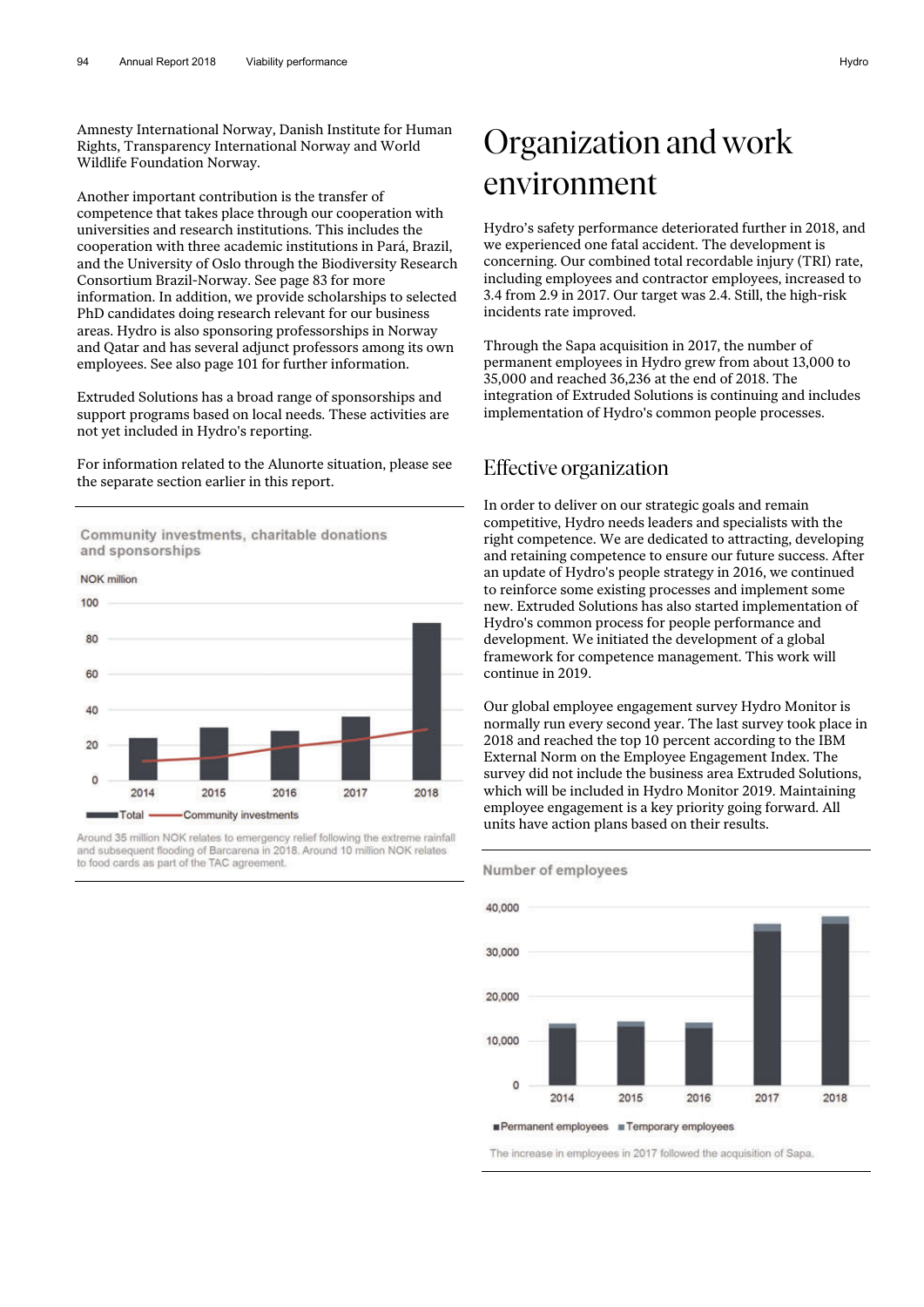## Developing and retaining the right competence

Hydro's common process for people performance and development, My Way, includes an appraisal dialogue, individual development plan and follow up, as well as talent planning and succession management. In 2018, all  $emploves<sup>14</sup> except those who work in manufacturing$ operations in Extruded Solutions were invited to take part and 96 percent participated. While some plants have paperbased appraisal dialogues also for employees who work in manufacturing roles, we will not be able to roll out My Way throughout the entire company until 2021 at the earliest, when a new system will be available to all employees.

Our philosophy is that 70 percent of competence building is direct on-the-job training, while 20 percent is acquired via networking and mentoring and 10 percent via traditional training. Hydro Academy is our platform for learning and development for employees. It is also the umbrella for all other faculties and academies in Hydro such as the business systems, HSE, compliance, digitalization and leadership. One important goal of Hydro Academy is to make training more visible and easily accessible to leaders and employees. This includes an overview of available training and of the training modules that each employee has completed or should complete. Extruded Solutions has started implementation of Hydro Academy for its office and administrative workers.

We offer new employees introductory training related to the organization and to their individual work tasks. This includes required knowledge within health, security, safety and environment. The most important development takes place locally, primarily with on-the-job training. A special training course, Hydro Fundamentals, targets leaders and specialists,

giving them insight into Hydro's history, values, diversity, competitive landscape and businesses. A digital version is under development to significantly extend the reach of Hydro Fundamentals.

In order to have a healthy pipeline of leaders with the required breadth of experience, we strive to rotate employees early in their careers so that they gain skills from different parts of the organization. Through the succession and career sections of My Way, we work with the leadership and specialist pipeline and identify required development. We have a portfolio of development programs that supports onthe-job development for leaders and specialists.



Employee Engagement Index (EEI) Performance Excellence Index (PEI)

Hydro Monitor did not include employees from Extruded Solutions in 2018. A new Hydro Monitor will be performed for all employees in 2019

#### **Mid-term strategic goals Organization and work environment**

|               | Ambitions                                                                                | Medium-term target           | Timeframe | 2019 Target | 2018 Target              | 2018 progress                                | <b>Status</b> |
|---------------|------------------------------------------------------------------------------------------|------------------------------|-----------|-------------|--------------------------|----------------------------------------------|---------------|
| <b>Better</b> | Improve safety performance, strive for injury<br>free environment                        | TRI < 2 <sup>1</sup>         | 2020      | TRI $< 2.7$ | TRI < 3.0                | One fatality<br><b>TRI 3.4</b>               |               |
|               | Hydro scores in the top 25 percent on the<br>Employee Engangement index in Hydro Monitor | Top 25 percent <sup>2)</sup> | 2020      |             |                          | Top 25 percent Top 25 percent Top 25 percent |               |
|               | All employees participate in the people<br>performance and development process My Way    | 90 percent $^{3)}$           | 2020      | 92 percent  | 95 percent <sup>4)</sup> | 96 percent                                   |               |
|               |                                                                                          |                              |           |             |                          |                                              |               |

*Bigger* 

#### *Greener*

 $\overline{a}$ 

1) TRI, total recordable injuries per million hours worked, includes own employees and contractors

2) Currently 78% according to the external norm

3) Excluding Extruded Solutions in 2018

4) The target for Extruded Solutions was 75 percent except for those who work in manufacturing operations

*Green light*: Ambition on track and on target; *Amber light*: Ambition behind plan, but on target; *Red light*: Ambition might not meet the medium-term target

<sup>&</sup>lt;sup>14</sup> Excludes employees on leave and those being employed after the main part of My Way is performed.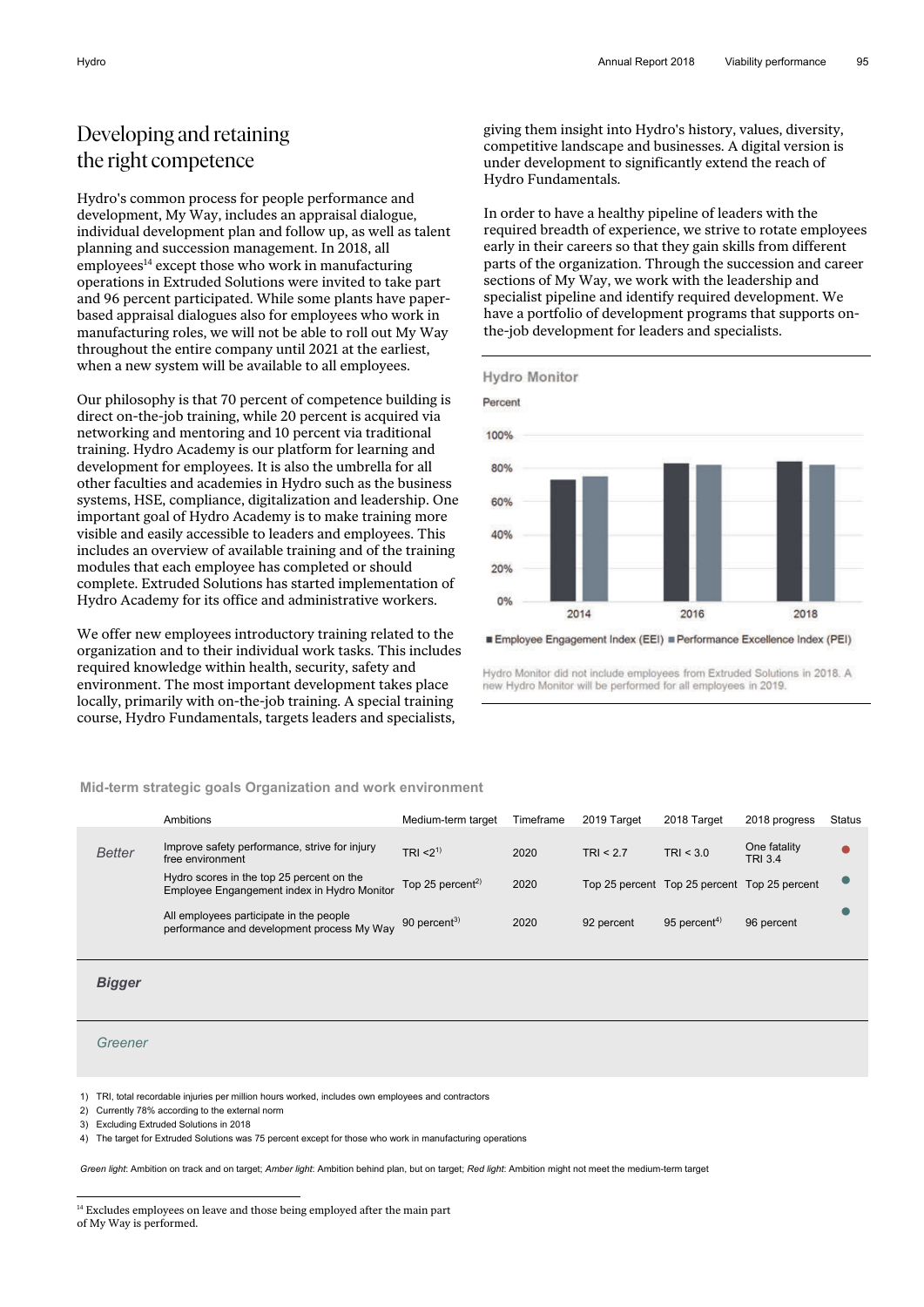#### Diversity and inclusion

Hydro's organization around the world represents significant diversity in education, experience, gender, age and cultural background. We see this diversity as a source of competitive advantage, as it encourages innovation, learning and better customer understanding. Through diversity and inclusion, we want all employees to know they are valued for their differences and that they contribute to the success of our business strategy.



Share of women leaders

Percent

![](_page_19_Figure_6.jpeg)

The total share of women at all levels in Hydro was 18 percent in 2018.

In 2018, we updated the ambition to increase diversity and accommodate an inclusive work environment. The new ambition is better suited to our business needs with an integrated Extruded Solutions. Since 2017, each business area has identified priorities and is in the process of delivering on targets. Gender equality continues to be a main area for Hydro. In addition, each business area has chosen at least one diversity area in which to improve, either culture, competence, or disability. Our HR processes are also used in advancing diversity and inclusion. Through corporate programs, leaders and specialists are trained in how to better manage and take advantage of diverse teams. We emphasize participant diversity in the programs.

We are continually adjusting working conditions so that all employees have the same opportunities in their workplace. In Brazil, we are required to employ at least 5 percent disabled people. Paragominas employed 4.9 percent disabled people by the end of 2018, and Alunorte were at 4.7 percent at the end of 2018, while the level at Albras was 3.5 percent. Just as important as achieving the legal requirements, Alunorte, Paragominas and Norsk Hydro Brasil are working on the career development of employees with disabilities.

#### Compensation

All employees shall receive a total compensation that is competitive and aligned with the local industry standard (but not market-leading). Relevant qualifications, such as performance, education, experience and professional criteria, shall be considered when providing training, settling compensation and awarding promotions.

The annual bonus of Hydro executives shall reflect achievements in relation to pre-defined financial targets and achievements of operational and organizational key performance indicators (KPIs). Targets relating to safety, environment, corporate social responsibility, compliance and leadership expectations constitute a substantial part of the annual bonus plan. Please see note 8 and 9 to the consolidated financial statements for more information.

To learn about gender-related salary differences, see note S2.1 to the social statements.

## Occupational health and safety

Hydro shall be a leading company in our industry in the area of occupational health and safety. This will be achieved through consistent implementation of the management system, with committed and visible leadership, and full engagement of all employees.

Our business-planning process is used to ensure continuous improvement throughout the organization with progress on key performance indicators reported monthly.

Our ambition is to prevent all injuries and ill health to avoid human suffering and we will work continually to avoid damage to property and loss of production.

The negative development in safety performance in 2018 was concerning. An employee lost his life in a crushing accident at our extrusion plant in Hungary, and we had an increase in the number of recordable injuries. The fatality was thoroughly investigated with corrective actions taken locally, and lessons learned communicated and acted upon globally.

All business areas are active in identifying risks, and our performance indicator related to risk is important in helping monitor and manage processes and tasks with high inherent risks. The high-risk incidents rate, which is a leading indicator, improved in 2018.

In 2019, we will deploy fatality prevention protocols and associated life-saving rules and behaviors across all business areas. We will also identify and share best practices more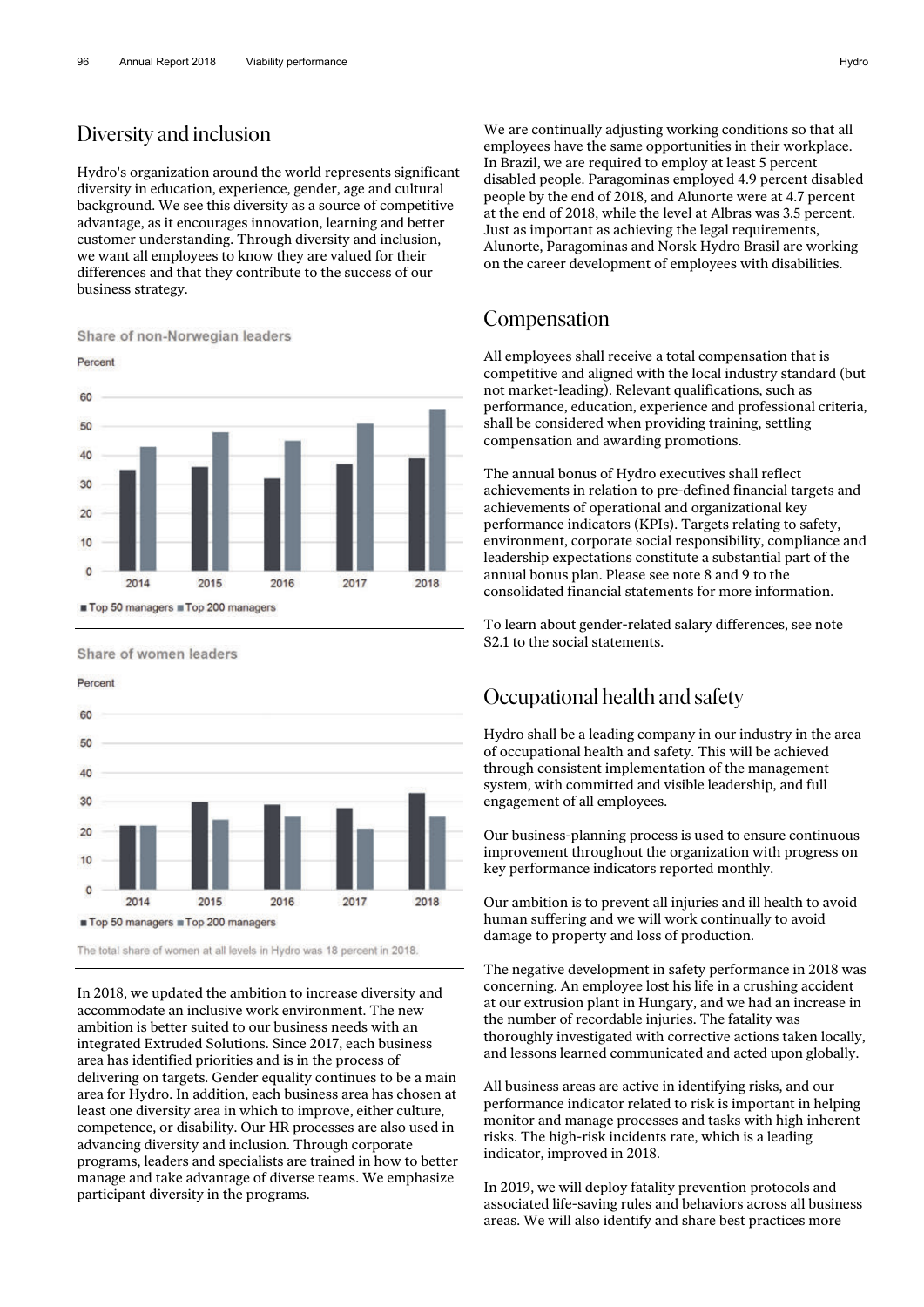effectively through a revised HSE auditing process and use of digital tools. See also note S5.1.

#### High risk incidents

Per million hours worked (employees anc contractors combined)

![](_page_20_Figure_4.jpeg)

Total recordable injuries

Per million hours worked

![](_page_20_Figure_7.jpeg)

**Fatal accidents** 

Number

![](_page_20_Figure_10.jpeg)

Hydro experienced one fatal accident in 2018.

In addition, we are strengthening our behavioral tools using human performance techniques and the deployment of the safety culture program "green zones" at all sites.

Existing health and well-being programs are being expanded including psychosocial risk. The Hydro Monitor will be further developed to provide feedback to our HSE initiatives.

Since 2012, the CEO HSE Committee has been the strategic decision-making committee for all main HSE-related matters in Hydro. The committee is led by President & CEO Svein Richard Brandtzæg and consists of the members of the Corporate Management Board.

#### Security and emergency preparedness

Increased exposure in risk-filled areas and the global volatile risk picture in general, has made us intensify our preventive efforts. We are committed to the protection of people, environment, physical assets, data and information, anticipating and preparing for potentially adverse incidents with crisis potential in order to maintain business and operational continuity.

To prepare for and respond to intentional, unintentional and/or naturally caused disasters, and to protect people and critical assets, we adapt and initiate security measures depending on the evolving risk picture.

Security guards are employed on a regular basis to protect our personnel and assets. No armed guards were engaged in our activities in 2018, and there were no significant incidents reported in connection with the use of security guards. Hydro is committed to the Voluntary Principles on Security and Human Rights.

Hydro is responsible for infrastructure and functions on local and regional levels that might be critical to society's operability, and we operate large-scale production sites where a crisis could influence community interests and safety in general. Hence, we are subject to control and follow-up by relevant national authorities. We have emergency plans in place at the plant and business area level, and we train with these regularly. Lessons identified indicate that a standardized approach to emergency planning, more closely linked to risk mapping, will improve our ability to deal with emergency situations. In 2019, we will carry out emergency and crisis management workshops to help link the process of emergency preparedness, crisis management, response and recovery from the plant through to business area level and above.

Secure information handling is important to ensure Hydro's business continuity and reputation. Crucial computer systems are subject to surveillance and regulations. All personnel with access to sensitive information are bound to secrecy, and required to handle information according to corporate guidelines and requirements.

Hydro's IS/IT infrastructure is a critical element in all parts of our operations, covering areas such as process control systems at production sites, central personnel databases and systems for external reporting. Cyber crime is increasing globally, and Hydro is exposed to threats to the integrity,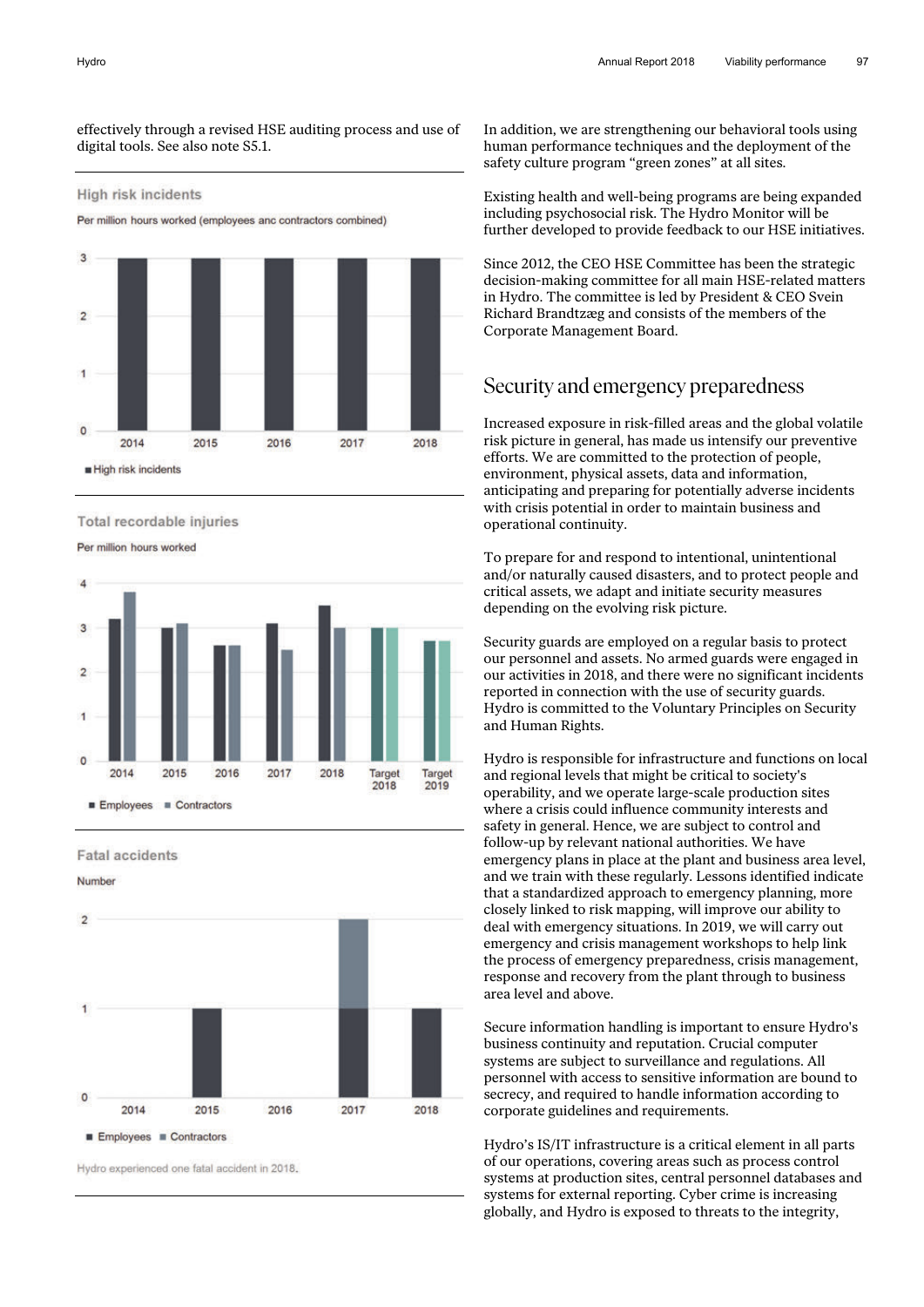availability and confidentiality of our systems. Threats may include attempts to access information, computer viruses, denial of service and other electronic security breaches.

Hydro has launched several initiatives to increase the robustness of its IS/IT infrastructure toward malicious attacks by improving system infrastructure and by educating employees to develop and improve secure work processes and routines, and to understand how these threats can be brought to bear.

Employees are safeguarded through systems for travel planning, risk assessment and emergency preparedness. Our ability to respond quickly to incidents worldwide has increased through risk monitoring, incident-monitoring tools and a continuous development of competence.

# Innovation and design thinking

We believe that the key to Hydro's 113-year-long stretch of industrial progress is the combination of production and innovation, where research and development have gone hand-in-hand with full-scale production.

![](_page_21_Figure_6.jpeg)

Our R&D efforts are concentrated on:

- Making products that promote the use of aluminium and sustainable development
- Developing the world's best electrolysis technology
- Using R&D and technology to ensure optimal operations in existing assets, including cost and HSE
- Ensuring optimal operations in existing assets, including cost and HSE
- Developing recycling technology
- Increasing the share of value-added products and tailored solutions for the customer
- Utilizing the opportunities of Industry 4.0 to improve process stability, productivity, cost and safety

In our industry, we must start developing today the technology we will be using in 10 or 20 years. This includes smelter technology, new aluminium alloys with special properties, lighter transportation, better packaging to reduce cooling needs and food spoilage, and aluminium façades that lead to lower operating costs and enable buildings to generate as much energy as they use during operation. At the same time, our downstream activities are continuously developing new solutions, together with customers. More and more, this collaboration reflects design thinking, bridging the gap from idea to solution.

Hydro's Technology Board consists of the members of Hydro's Corporate Management Board. The group meets every quarter to understand and discuss innovations in the business areas, including their value to the company. Innovations include the changes achieved through our continuous improvement work on all organizational levels. Business areas are responsible for their own technology development and for the execution of their respective technology strategies. A corporate technology office shall ensure a holistic and long-term approach to Hydro's technology strategy and agenda. Hydro's Chief Technology Officer (CTO), reports directly to the CEO, to strengthen technology leadership. The CTO leads an internal R&D network with representatives from the business areas, and supports the Hydro Technology Board in developing overall research and technology priorities and strategies.

The greater part of our R&D expenses goes to our in-house research and application development organization, while the remainder supports work carried out at external institutions. Our main R&D centers are in Årdal (smelter technology) and Sunndal (alloys and casting) in Norway, Bonn in Germany (Rolled Products), and Finspång in Sweden and Detroit in the USA (Extruded Solutions). A significant research and development department for bauxite and alumina has been built at Alunorte in Barcarena, Brazil.

![](_page_21_Figure_19.jpeg)

![](_page_21_Figure_20.jpeg)

Received funding in 2018 accumulated to NOK 35 million. In addition comes NOK 311 million related to Enova's support to the Karmøy Technology Pilot.

A major advantage for Hydro from an innovation perspective is our broad knowledge and control of the entire value chain from bauxite mining, alumina refining, electrolysis of primary aluminium and alloy technology to finished products and recycling.

Our aluminium plants in Sunndal (Norway) and Qatalum (Qatar) utilize HAL 300 technology. Hydro developed this technology, which features energy consumption of around 13.5 kWh/kg compared to a global industry average of about 14 kWh/kg.

Our 75,000-metric-ton-per-year technology pilot, with the aim of full-scale industrial testing of our proprietary HAL4e technology, started production at Karmøy, Norway, in January 2018 and reached full production in June 2018. The total cost of the project was NOK 4.3 billion. Enova, a Norwegian public enterprise supporting new energy and climate-related technology, contributed NOK 1.6 billion toward the total cost. Although still in a qualification phase, the Karmøy Technology Pilot is producing the world's most climate and energy-efficient primary aluminium.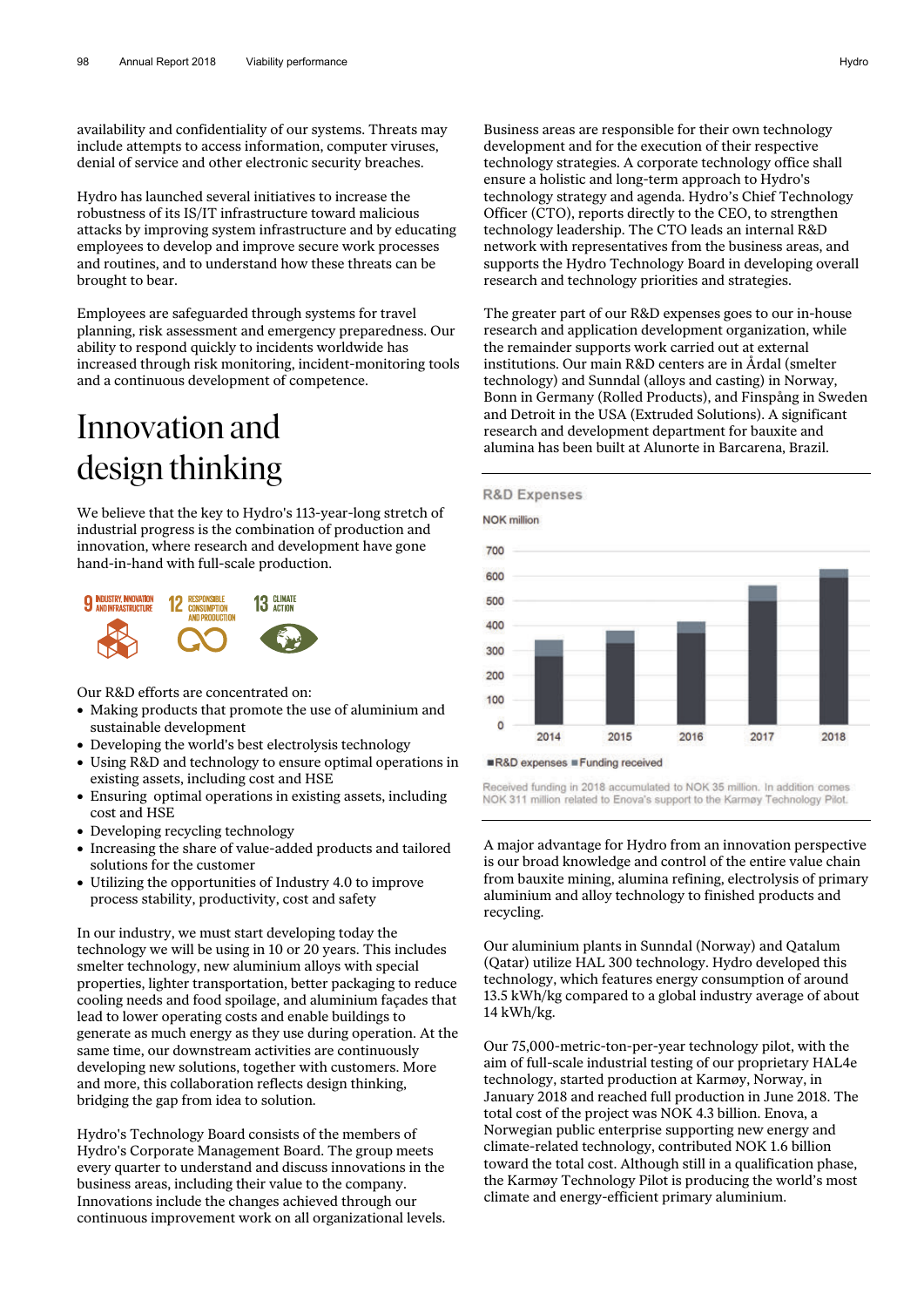The technology pilot consists of 60 production cells. Fortyeight cells use HAL4e technology, where the target is to operate with energy consumption of 12.3 kWh per kg produced aluminium. The other 12 cells use HAL4e Ultra technology, and aim to operate at 11.5-11.8 kWh/kg. The pilot is still in a phase where heat balance and tuning of operations are performed and energy targets will not be validated until 2019. Total direct and indirect emissions are expected to be 1.4 kg CO2 equivalents/kg aluminium, which is more than 30 percent lower than the world average of 2.1. An important rationale for the technology pilot is to validate the new physical and control system-related elements. This may enable Hydro to implement the new spin-off technology elements - faster, cheaper and with lower risk – at its other

primary aluminium plants to improve performance and financial robustness.

Bauxite residue (also known as red mud) is a challenge in our industry due to its alkalinity and large volumes. Hydro participates in international collaboration projects investigating possibilities to use bauxite residue as a resource. An important example is together with the Norwegian University of Technology and Science (NTNU), Sintef, Norcem/Heidelberg and Veidekke to develop a new type of concrete using bauxite residue as a resource to improve quality. We are also working with other aluminium companies through the International Aluminium Institute to solve this industry challenge. In addition, we are investing in R&D to reduce the total alkalinity of the bauxite residue.

|               | Ambitions                                                           | Medium-term target    | Timeframe | 2019 Target                   | 2018 Target                                                                   | 2018 progress                                     | <b>Status</b> |
|---------------|---------------------------------------------------------------------|-----------------------|-----------|-------------------------------|-------------------------------------------------------------------------------|---------------------------------------------------|---------------|
| <b>Better</b> | Extend technology lead with Karmøy<br>technology pilot              | Full ramp-up          | Q2 2018   |                               |                                                                               | Jun 27, 2018                                      |               |
|               | Differentiate through product innovation,<br>quality and service    | min. 1 step change/yr | Annually  |                               | 1 step change 1 step change                                                   | Advanced<br>alloys for<br>superplastic<br>forming |               |
| <b>Bigger</b> | Realize technology-driven smelter<br>capacity creep                 | 200,000 mt/y          | 2025      | 2)                            | 55,000 mt/yr <sup>1)</sup> 43,000 mt/yr <sup>2)</sup> 35,000 mt <sup>2)</sup> |                                                   |               |
| Greener       | Continuously reduced specific GHG<br>emissions/mt from electrolysis | EU benchmark          | Long-term | 1.57                          | 1.57                                                                          | 1.60                                              |               |
|               | Increase recycling of post-consumer scrap                           | >250,000 mt/yr        | 2020      | 195,000<br>mt/yr <sup>3</sup> |                                                                               | 183,000 mt/yr 161,000 mt/yr                       |               |
|               |                                                                     |                       |           |                               |                                                                               |                                                   |               |

**Mid-term strategic goals Innovation** 

1) Original target of 150,000 mt/yr will not be met by 2020

2) Excludes Albras

3) Original target of 250,000 mt/yr will not be met by 2020

*Green light*: Ambition on track and on target; *Amber light*: Ambition behind plan, but on target; *Red light*: Ambition might not meet the medium-term target

#### Aluminium in automotive

The growing use of aluminium in the automotive industry is being driven by emissions regulations and passenger safety requirements. Aluminium is well-suited for all cars, from petrol-powered automobiles to fully electric vehicles and vehicles which use hydrogen fuel cell technology. This is creating new opportunities for Hydro.

Aluminium has inherent suitable forming and functional properties, it is lighter than competing materials and its energy-absorption properties can increase safety. Applications include extruded aluminium frames and subframes, body-in white components, and sheet for hang on parts such as car doors and hoods.

Hydro is a large supplier to the automotive industry. Customers include major producers in Europe, North America and Asia.

In 2018, Hydro introduced a high-performing aluminium alloy (HHS 400) for automotive applications that require high-strength aluminium solutions. The development of HHS 400 was based on our material research work.

We also extended our business relationship with Ford Motor Company in 2018 after winning a contract to deliver an aluminium solution that reduces the suspension weight on a new car that Ford is developing. The finished aluminium component, which is replacing steel, requires value-adding operations such as precision cutting, CNC machining and the insertion of special bushings.